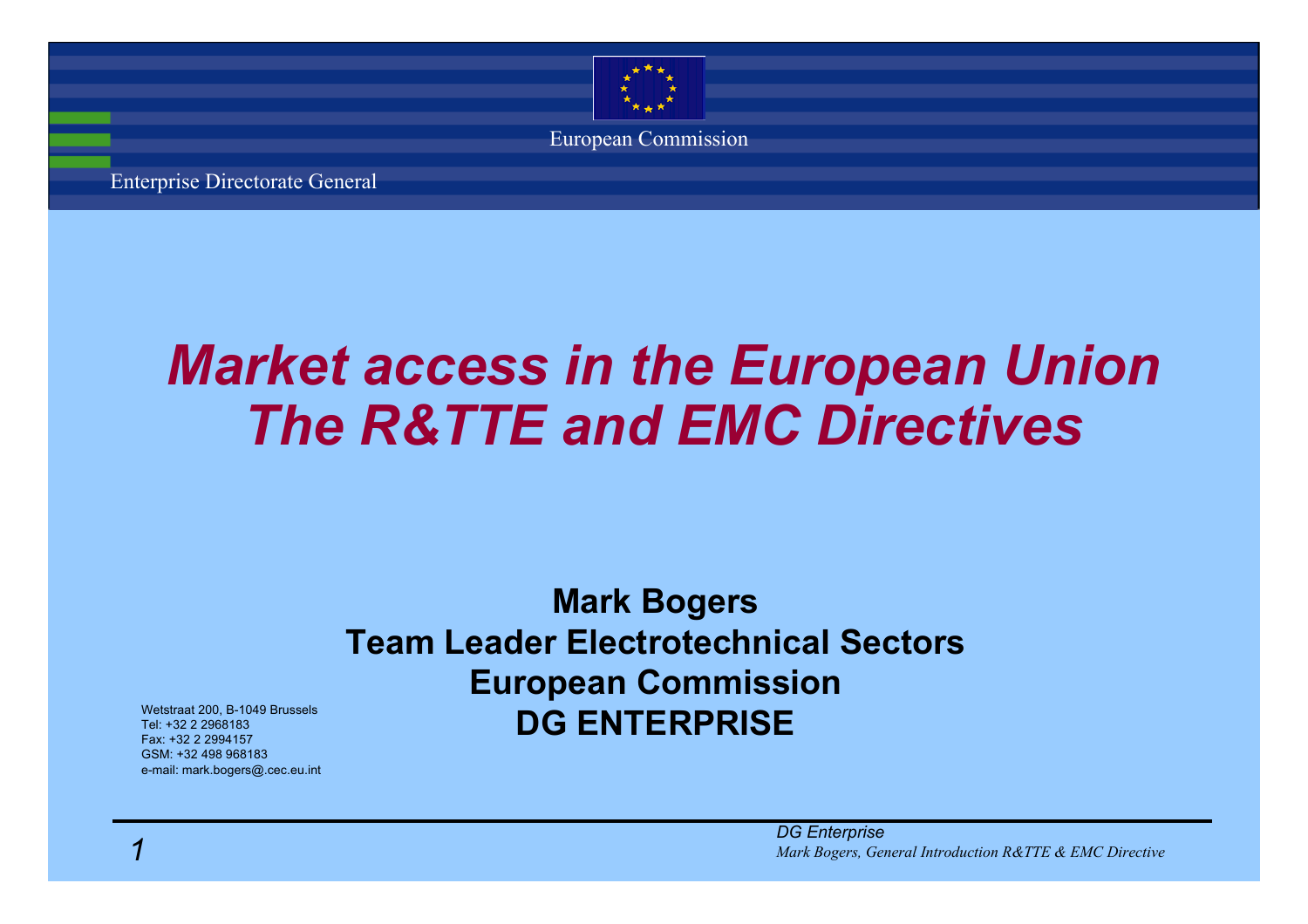

*EMC & R&TTE*

European Commission

- Introduction
- The EU policy on industrial products
- The EMC and R&TTE Directives
- Conclusion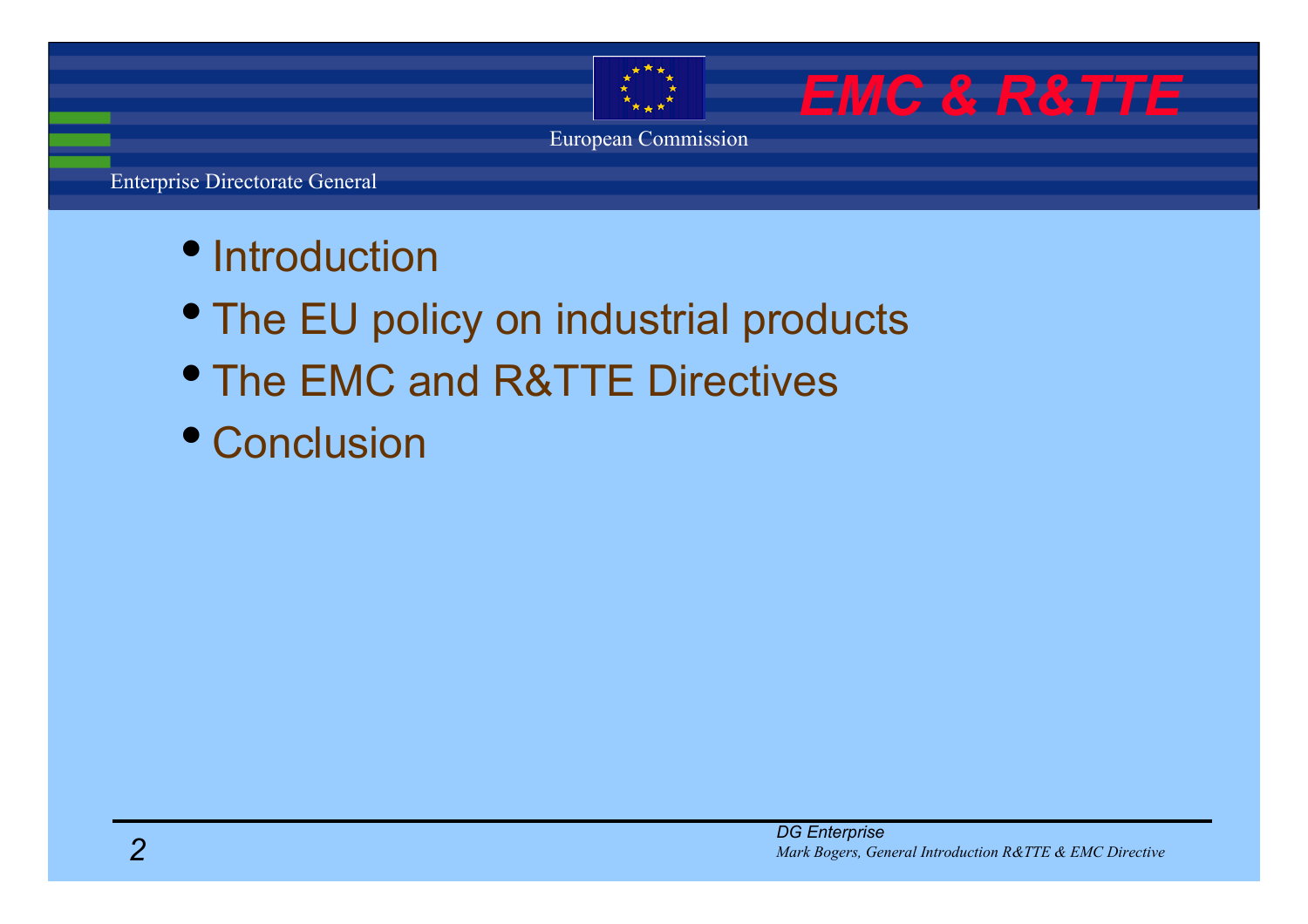

*EMC & R&TTE*

European Commission

- Introduction
- The EU policy on industrial products
- The EMC and R&TTE Directives
- Conclusion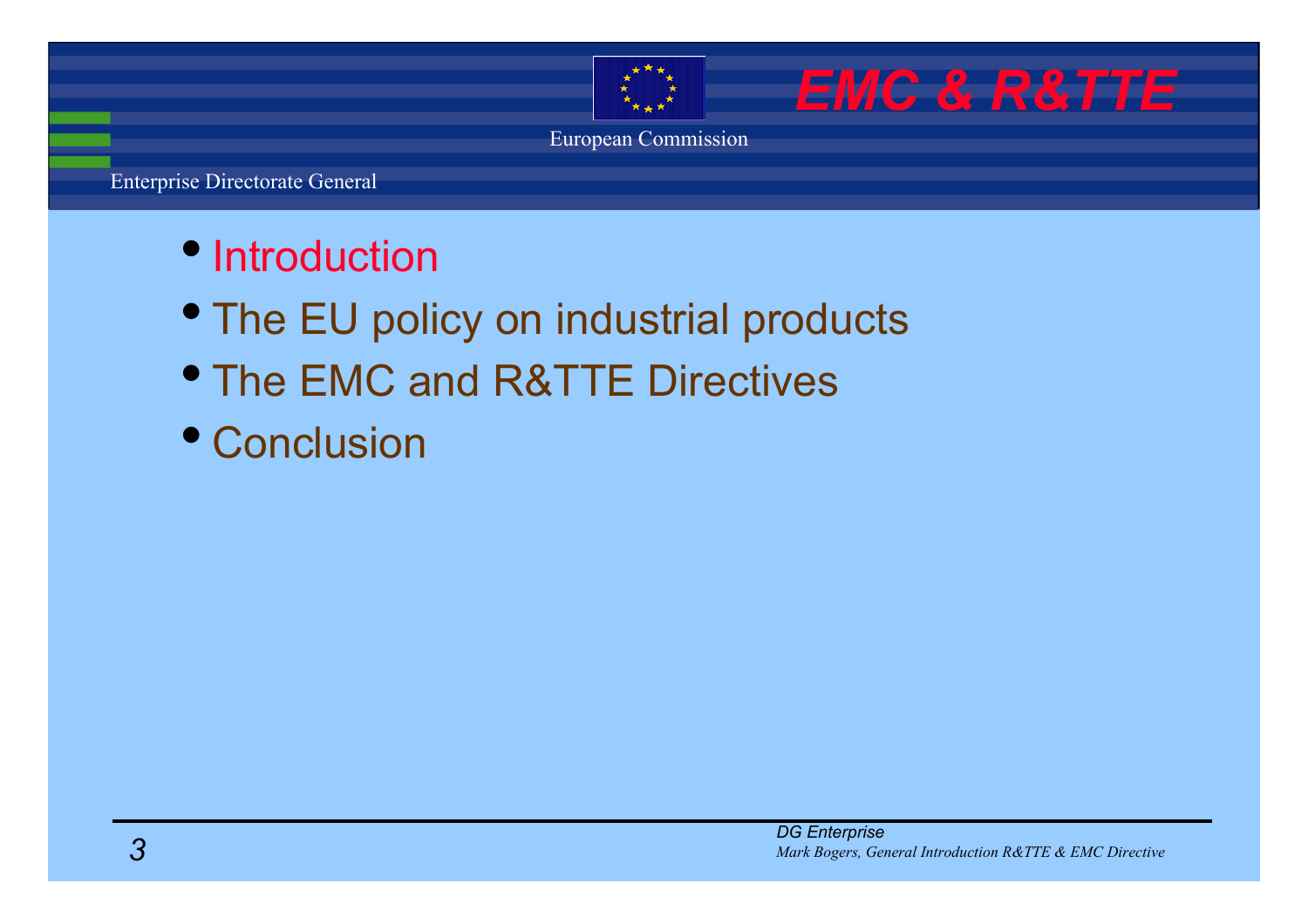## European Commission *Introduction (1)*

- Sector is rapidly globalising
	- Î*mobile communications: GSM, IMT-2000*
	- Î*Short range radio devices: IEEE 802.11, Bluetooth*
	- Î*Wired communication: xDSL, modem technologies*
- Globalisation forces regulatory reform:
	- → Wealth of technical regulation around the world hampers *trade*
		- 9**Diverging administrative provisions**
		- 9**Diverging technical requirements**
		- 9**Diverging conformity assessment procedures**
	- **→ Regulators need to address non-tariff barriers**
	- → Rethink the proportionality of existing market access regimes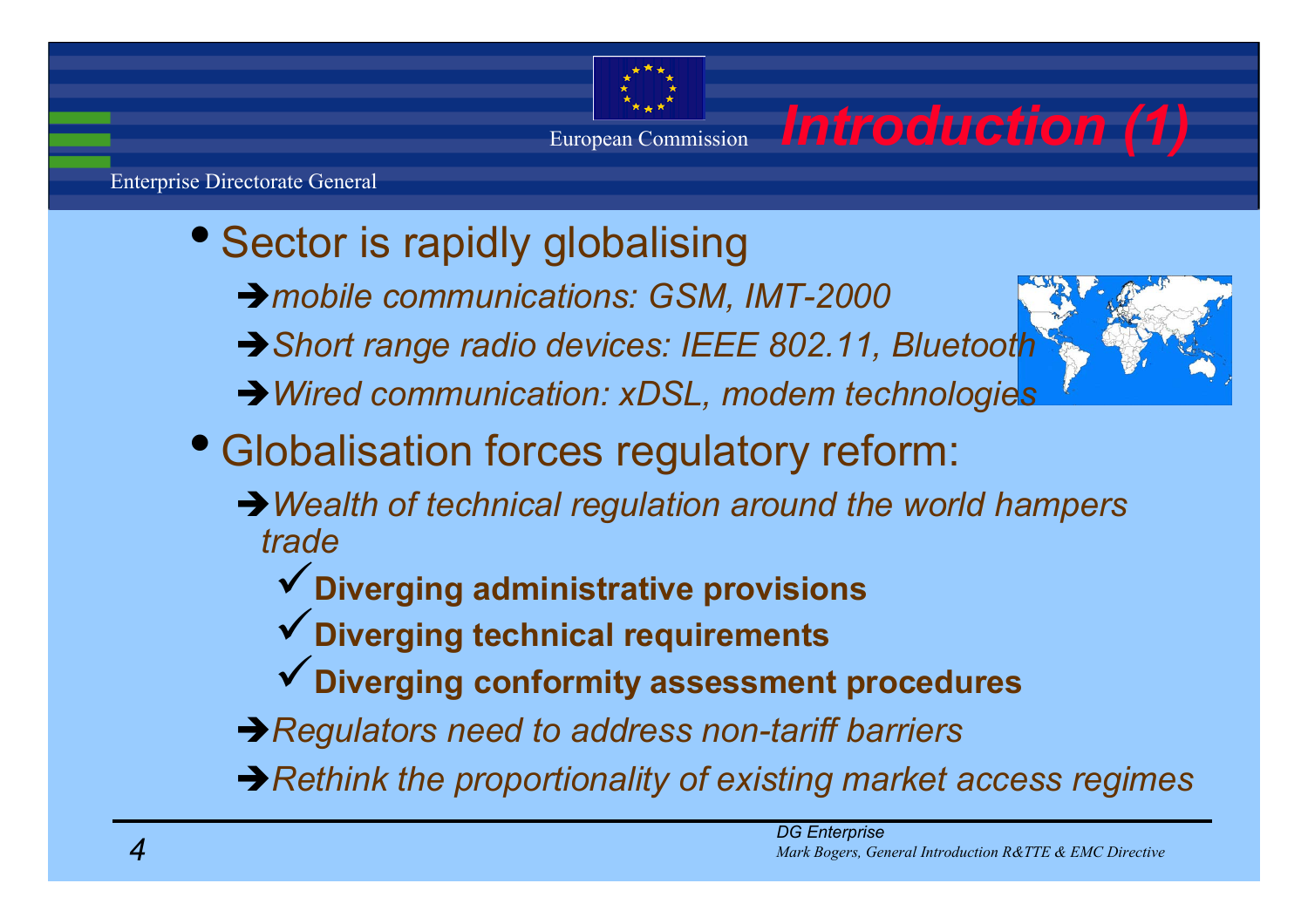

- The EU has a lot of experience to share
	- Î*Single market forced the EU to resolve internal barriers*
	- **→ Although still imperfect most of the barriers have been** *removed*
		- 9**Customs Union**
		- 9**No import/export tariffs**
		- 9**No need for local establishment**
	- **→ Started in 1986 to address barriers caused by conformity** *assessment in EMC and R&TTE sectors*
		- 9**1986: Exchange of test reports for TTE (86/361/EEC)**
		- 9**1989: EMC Directive (89/336/EEC)**
		- 9**1991: Mutual Recognition of approvals for TTE (91/263/EEC)**
		- 9**1999: Deregulation: R&TTE Directive (1999/5/EC)**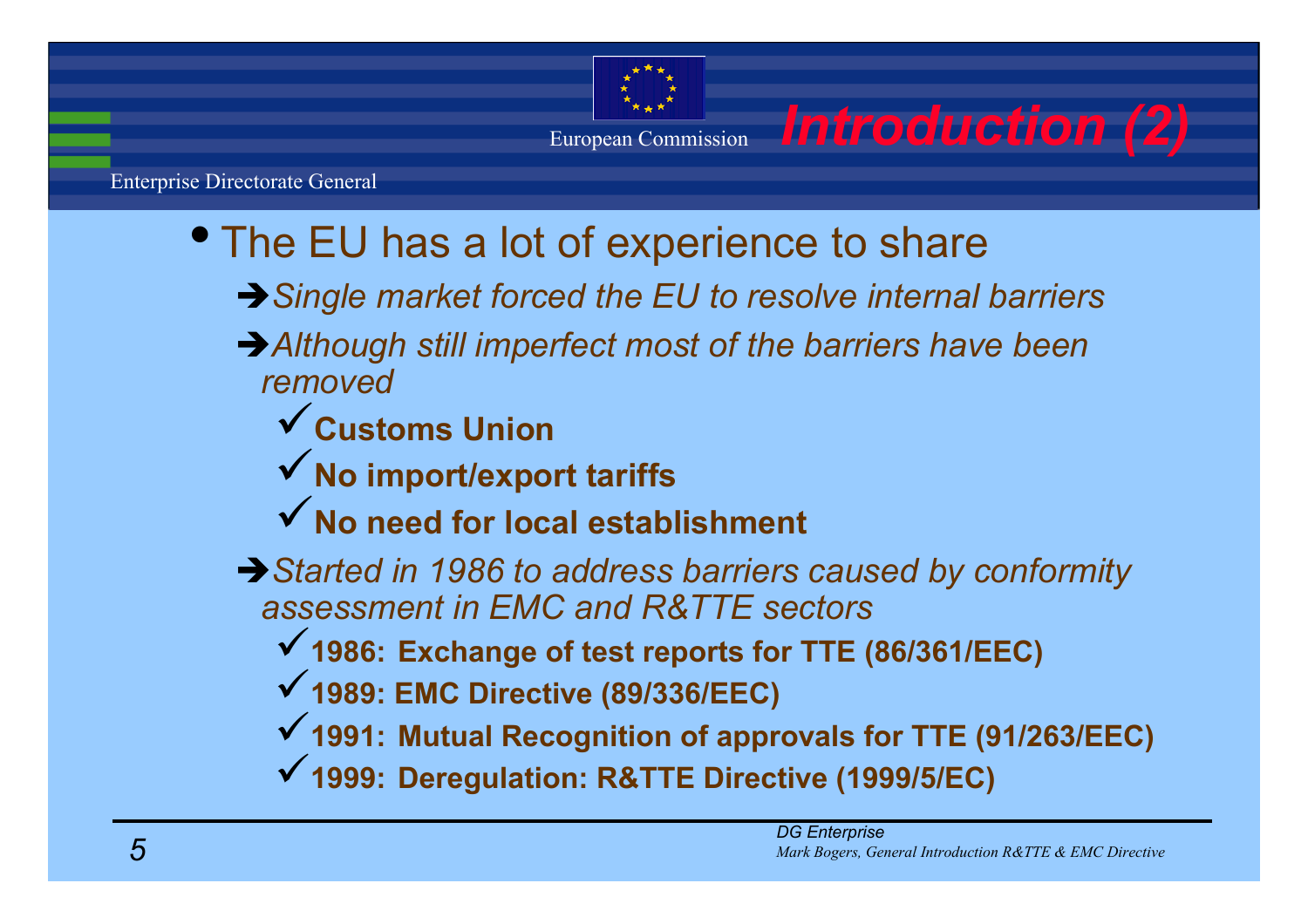

# The basic policy for R&TTE and EMC:

- Î*The market players are the prime responsible: build your legal system on this*
- **→ Rely on horizontal liability and consumer protection**
- → A priori type approval regimes are an overkill to manage the *risks caused by electronic, electrical and R&TTE products*
- → Mutual Recognition Agreements are only 2<sup>nd</sup> best, cost/benet *not always clear: Deregulate first*
- → *It costs a lot of energy to reform legacy approval infrastructures*
- **→ Continue policy on unbundling terminal and service provision**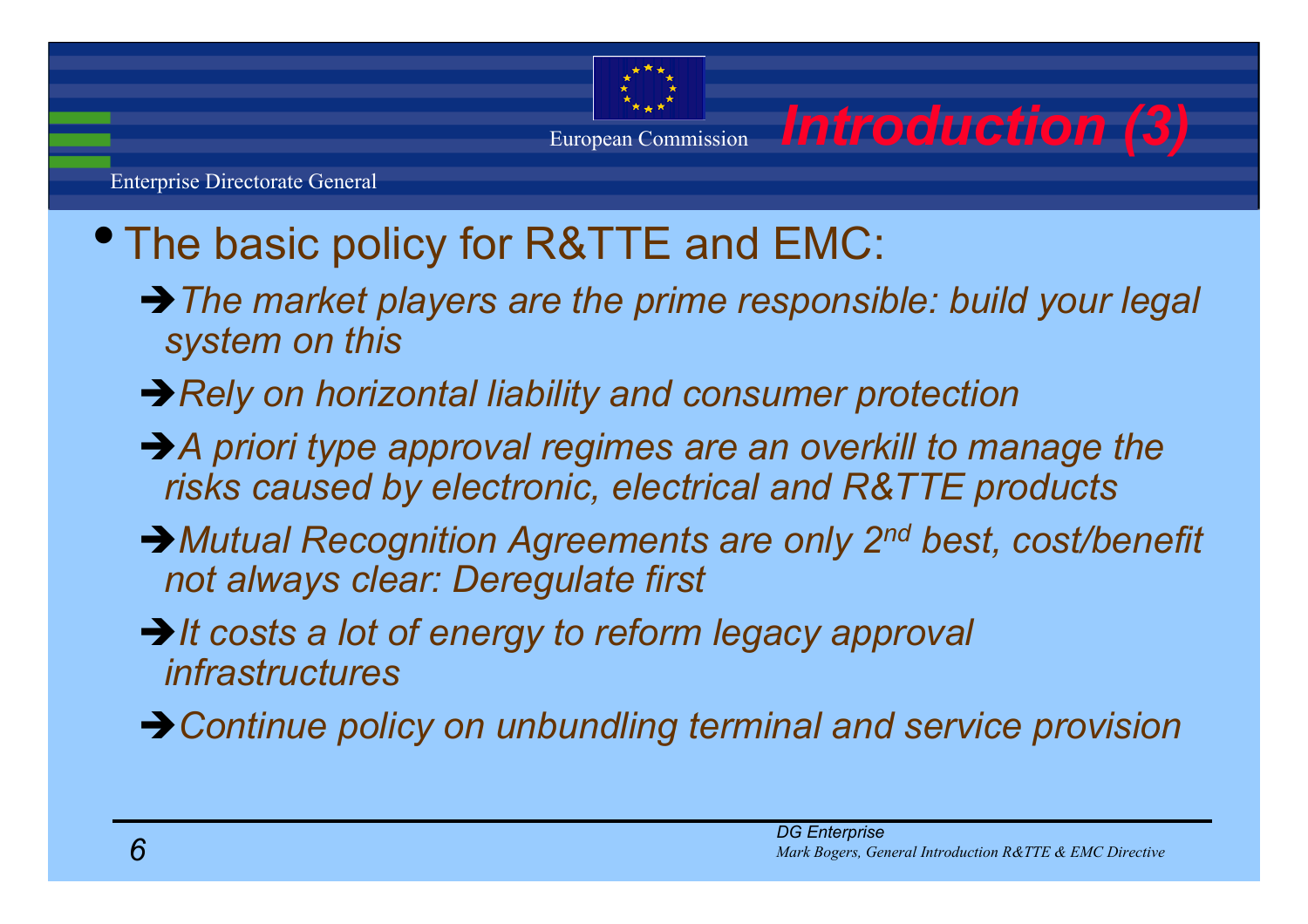- Introduction
- The EU policy on industrial products
	- **→ New Approach: the policy**
	- Î*Standardisation: development of technical standards*
	- Î*Global Approach: conformity assessment principles*
- The EMC and R&TTE Directives
- Conclusion

*EMC & R&TTE*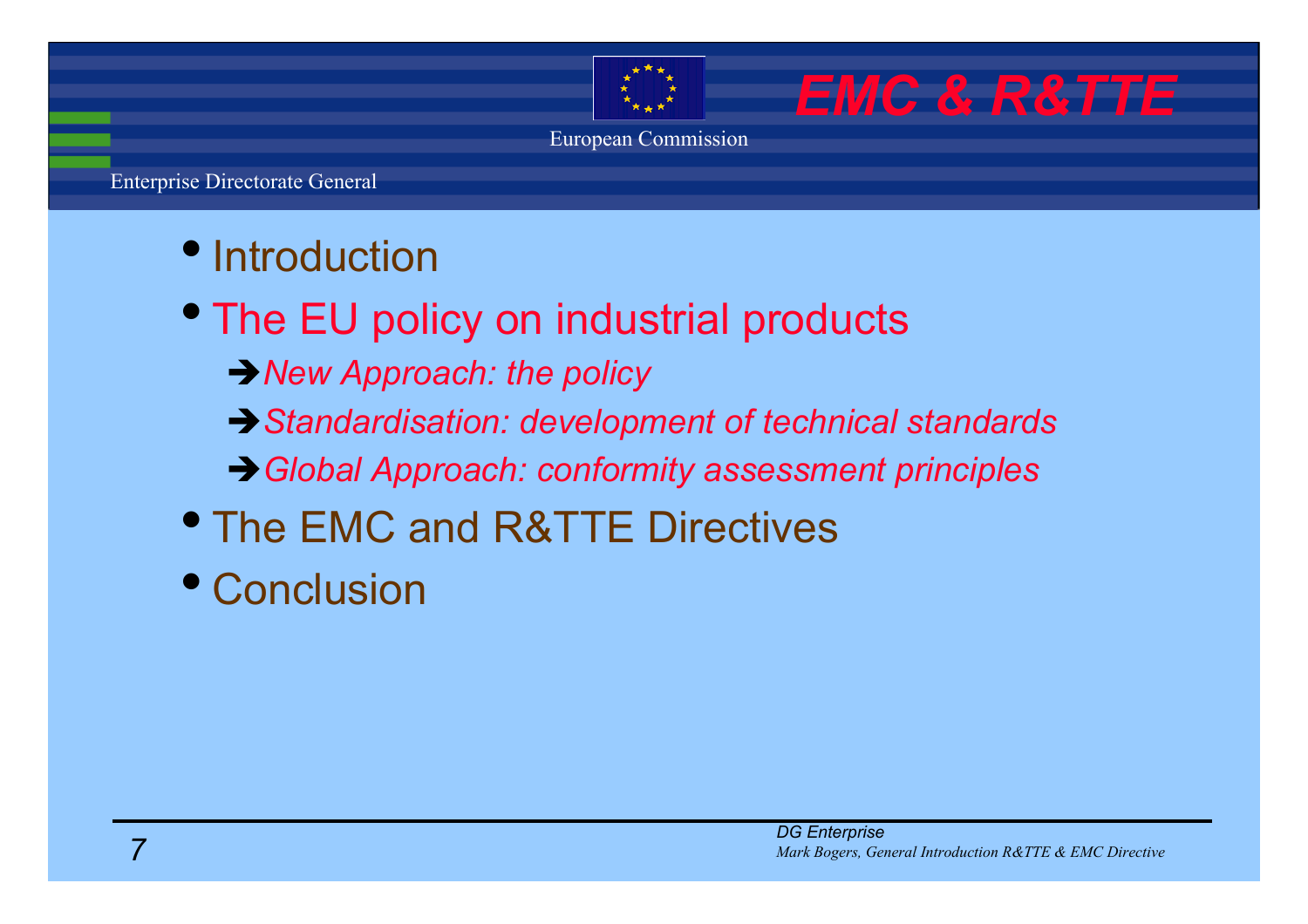European Commission **New Approach** (1

nterprise Directorate General

- New Approach on technical regulation and standardisation: Council resolution of 1985
- Applied since resolution except certain areas:
	- Î*Foodstuffs,*
	- **→ Chemical products,**
	- Î*Pharmaceutical products,*
	- Î*Motor vehicles*
	- **→ Tractors**

**EU policy product**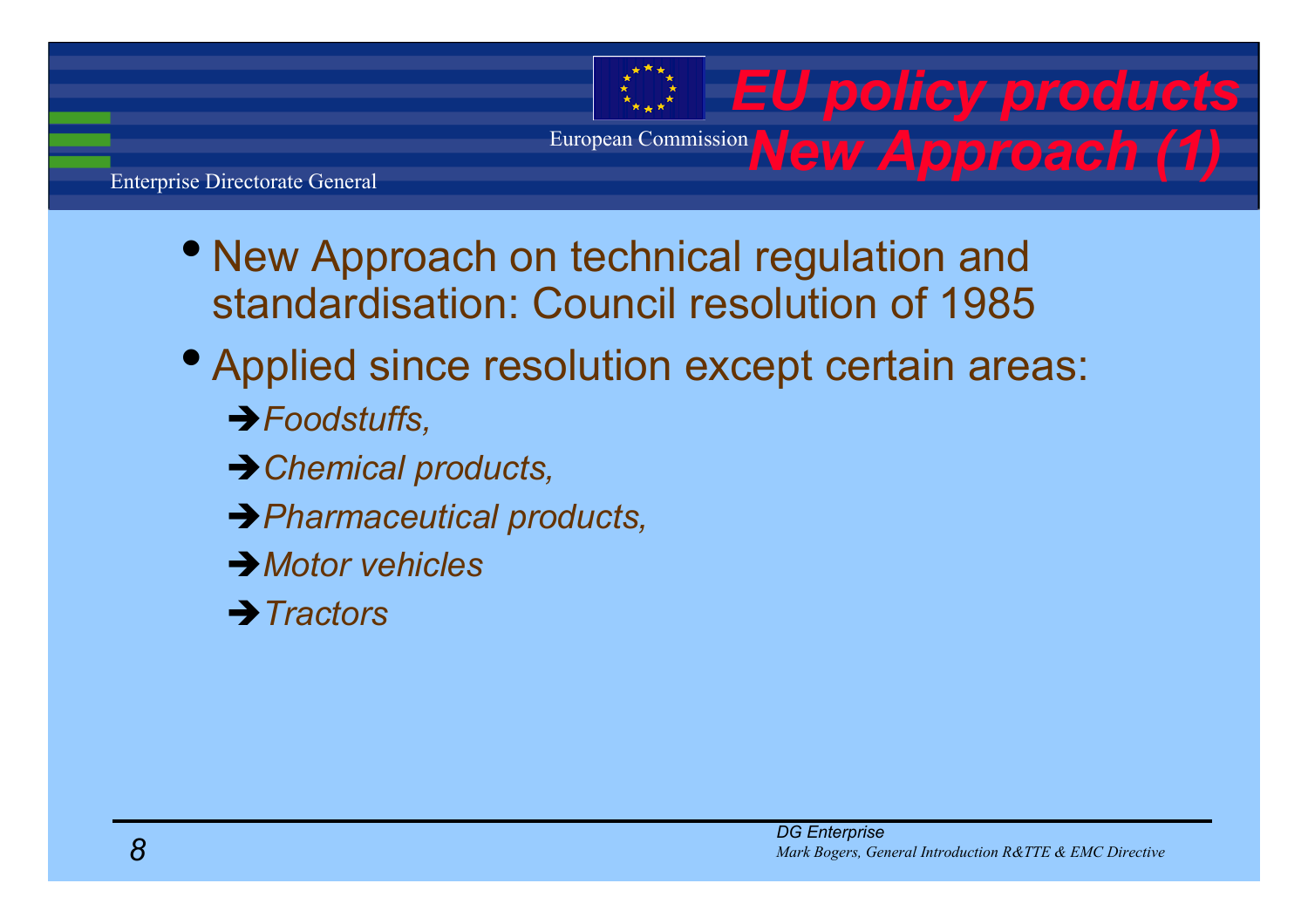European Commission *New Approach (2)*

### nterprise Directorate General

## • New Approach Directives

- •Low voltage equipment (73/23/EEC, amendment 93/68/EEC)
- •Simple pressure vessels (87/404/EEC, amendments 90/488/EEC and 93/68/EEC)
- •Toys (88/378/EEC, amendment 93/68/EEC)
- • **Electromagnetic compatibility (89/336/EEC, amendments 92/31/EEC and 93/68/EEC) (replaced by update mid 2007 by Directive 2004/108/EC)**
- •Machinery (98/37/EC, amendment 98/79/EC)
- •Personal protective equipment (89/686/EEC, amendments 93/68/EEC, 93/95/EEC and 96/58/EC)
- •Non-automatic weighing instruments (90/384/EEC, amendment 93/68/EEC)
- •Active implantable medical devices (90/385/EEC, amendments 93/42/EEC and 93/68/EEC)
- •Gas appliances (90/396/EEC, amendment 93/68/EEC)
- •Hot water boilers (92/42/EEC, amendment 93/68/EEC)
- •Civil explosives (93/15/EEC)
- •Medical devices (93/42/EEC, amendment 98/79/EC)
- •Potentially explosive atmospheres (94/9/EC)
- •Recreational craft (94/25/EC)
- •Lifts (95/16/EC)
- •Refrigeration appliances (96/57/EC)
- •Pressure equipment (97/23/EC)
- •In vitro diagnostic medical devices (98/79/EC)
- •**Radio and telecommunications terminal equipment (1999/5/EC)**

**EU policy product**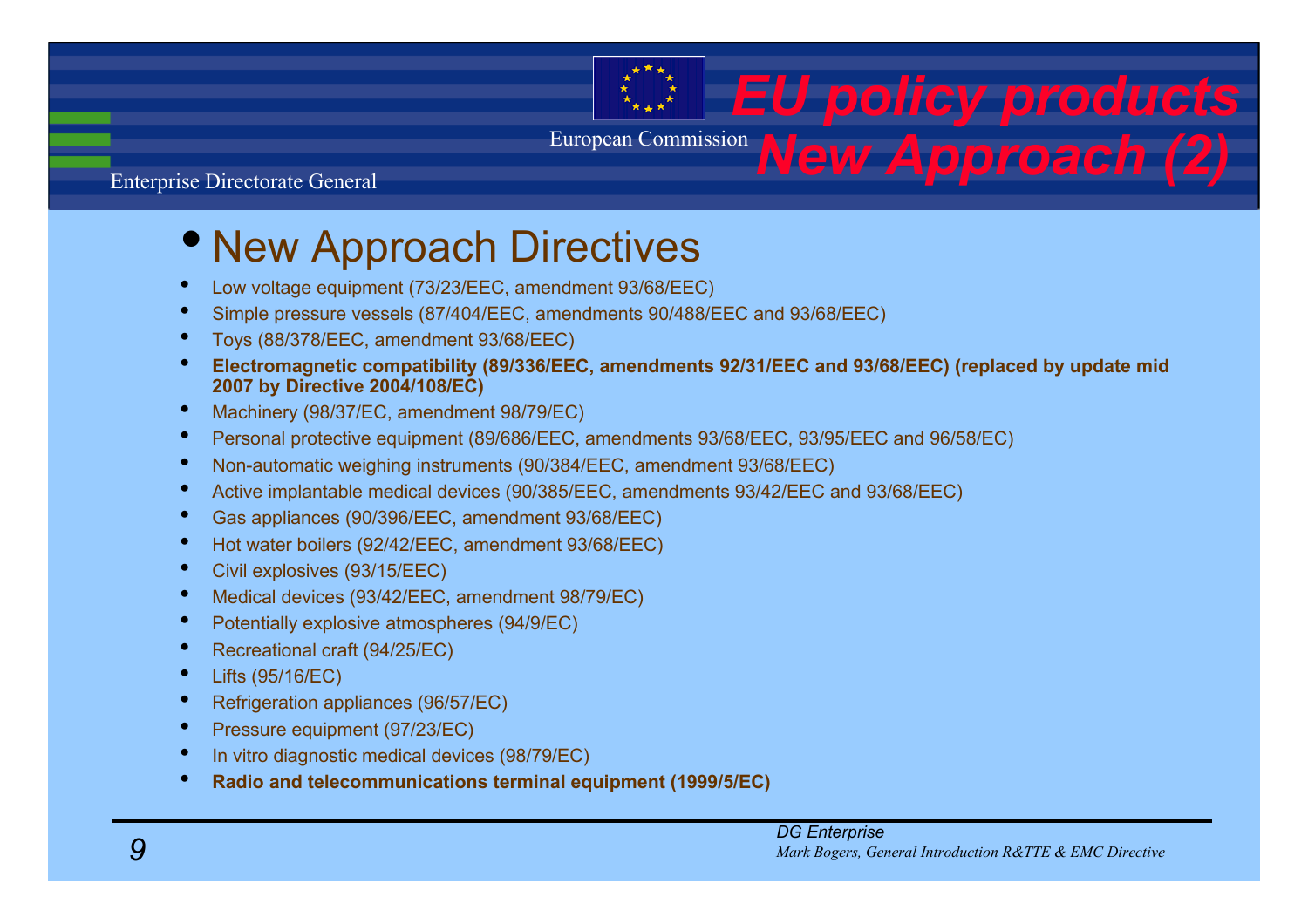## European Commission **New Approach** (3)

nterprise Directorate General

## • Principles:

 $\rightarrow$  limited to harmonisation of safety, health and environmental *essential requirements*

- Î*requirements are legal, not technical*
- ↑ technical solutions to meet these requirements laid down in *harmonised standards developed by European Standardisation Organisations*
- **→ Harmonised standards remain voluntary and manufacturers** *can use other methods*
- → When complying with harmonised standards presumed to comply with the Directive and hence free circulation within the *EU*

**EU policy product**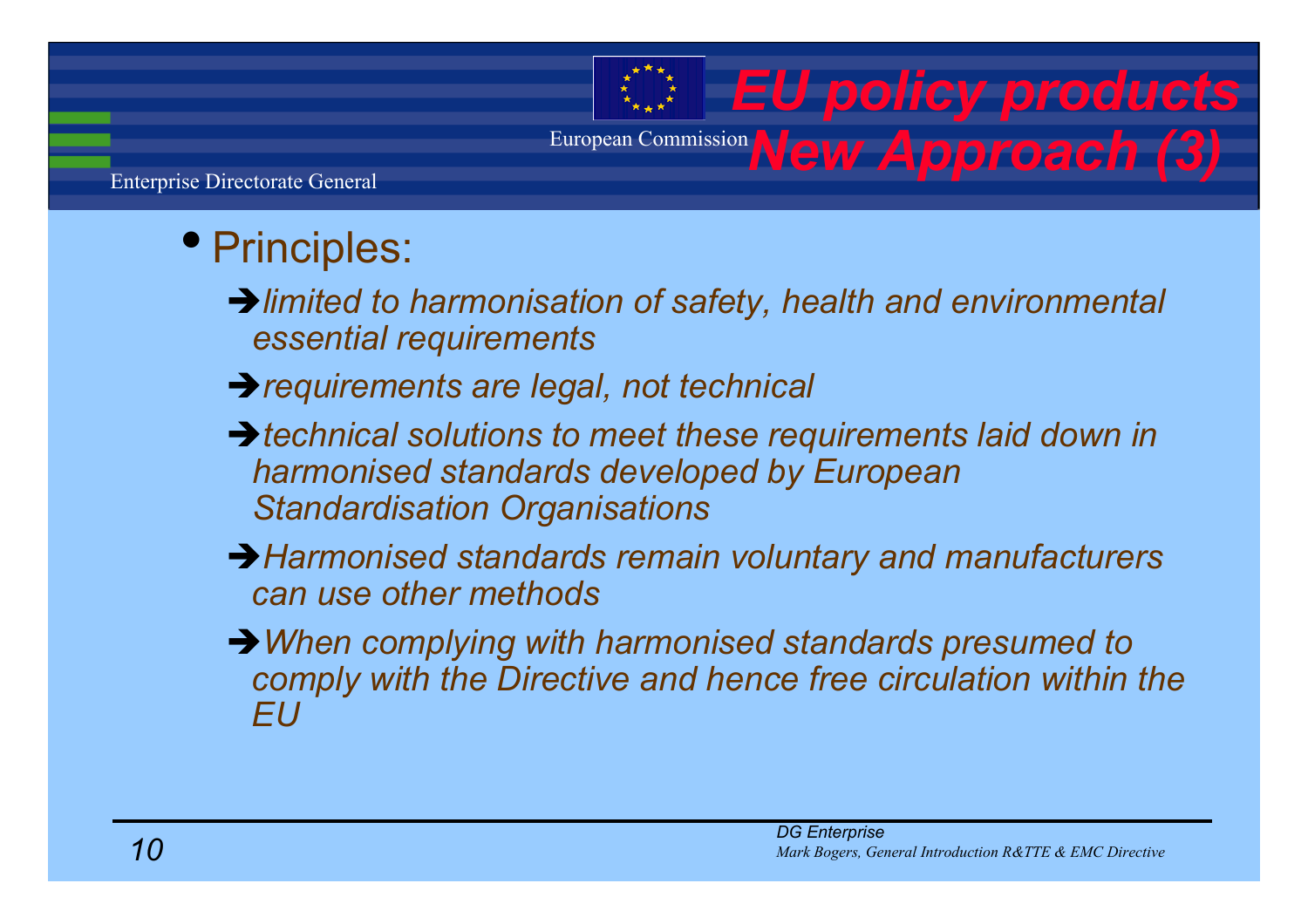# **European Commission Standardisation (**

nterprise Directorate General

## • Harmonised Standards:

- **→ Commission mandates harmonised standards from the** *European Standardisation Organisations (CEN, CENELEC and ETSI)*
- **→ Standardisation process open and transparent**
- **→ Before vote, public enquiry**
- **→ Adoption based on a national weighted vote**
- **→ After adoption, publication in the Official Journal. Only after** *publication they give presumption!*
- Î*Directives provide for safeguard procedures against faulty standards*

*EU policy products*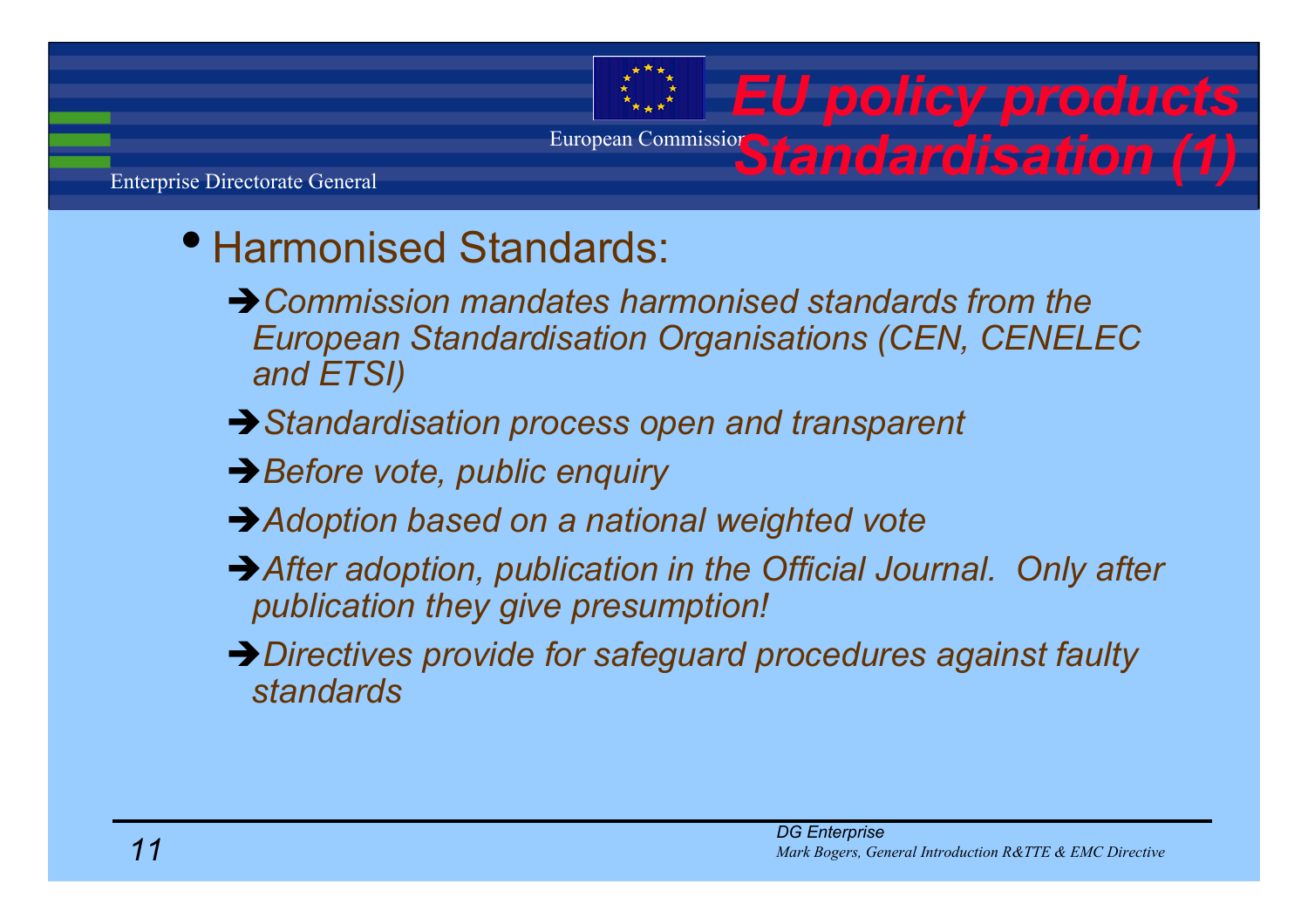# **European Commission Standardisation (2) EU policy product**

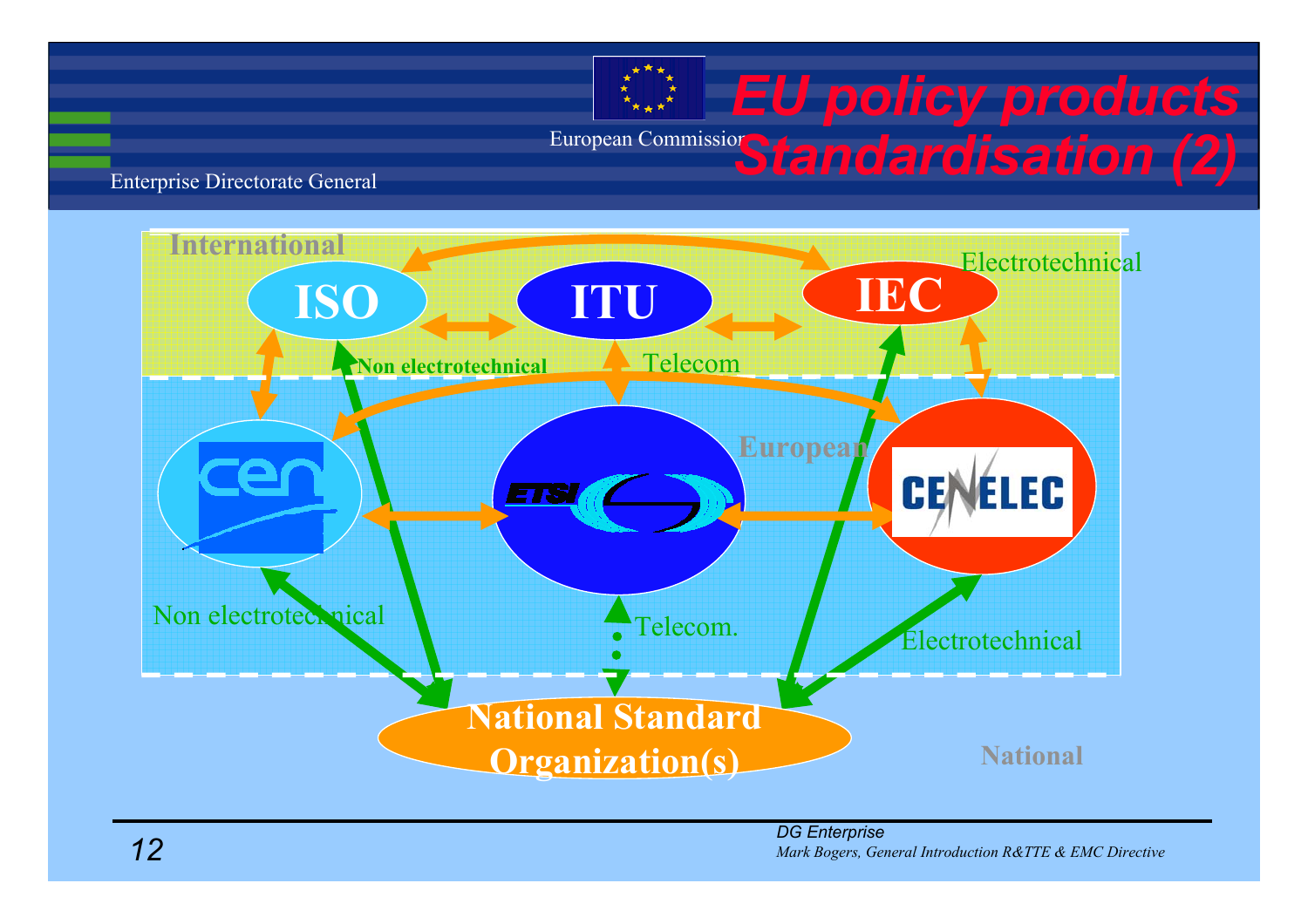### nterprise Directorate General

- Global Approach on conformity assessment: Council Decision 93/465/EC concerning the modules for the various phases of the conformity assessment procedures and the rules for the affixing and the use of EC conformity marking which are intended to be used in the technical harmonisation directives
- Defines standard conformity assessment procedures to be used in new approach Directives
- Hierarchy from Module A (Manufacturers Declaration) to Module H (Full Quality Assurance)
- Choice linked to the risk which is regulated

*EU policy products*

*Global Approac* 

*(1)*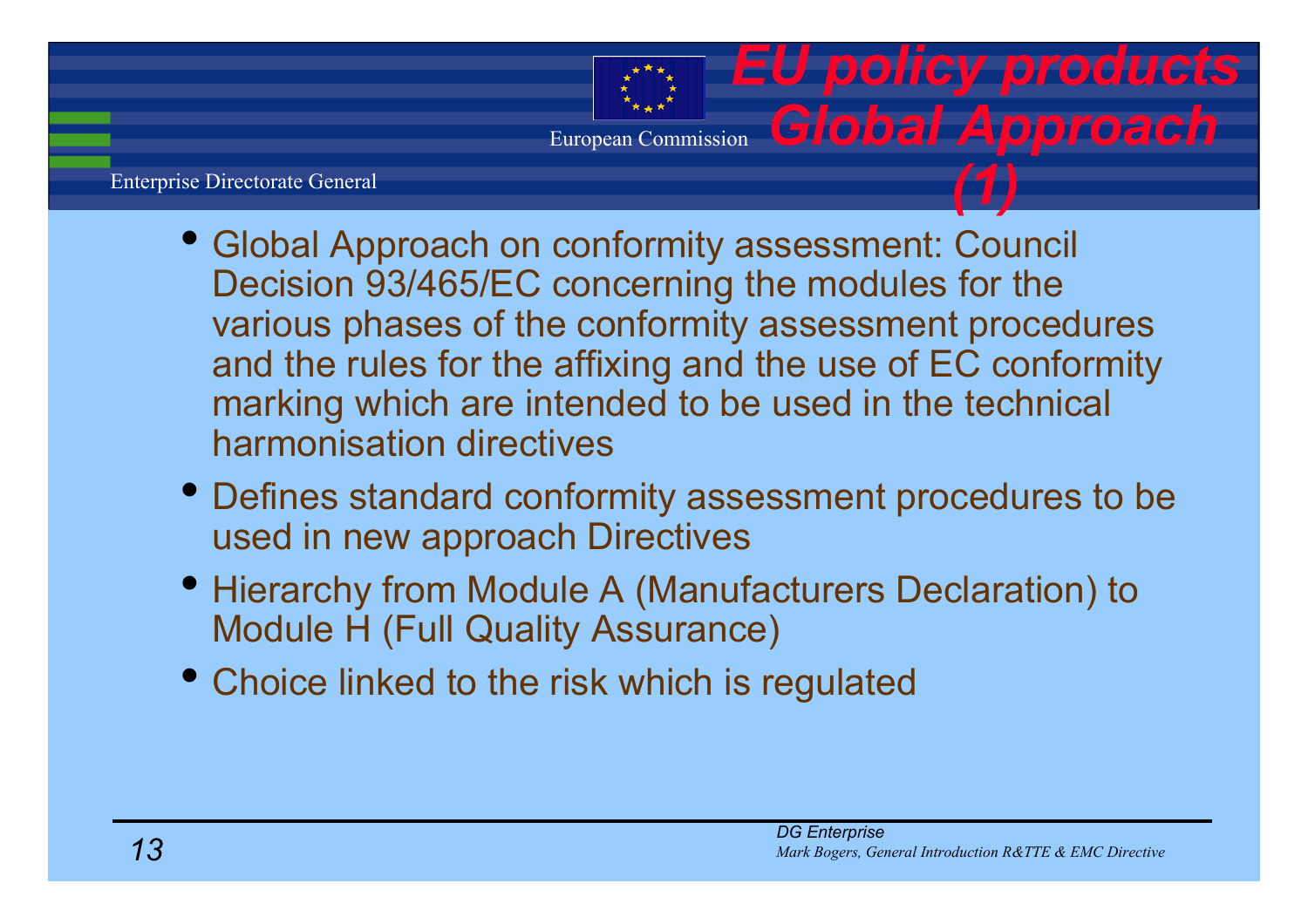### nterprise Directorate General

| A            | Internal control of production | Covers internal design and production control. This module does not require a notified body to<br>take action.                                                                                                                                   |
|--------------|--------------------------------|--------------------------------------------------------------------------------------------------------------------------------------------------------------------------------------------------------------------------------------------------|
| B            | EC type-examination            | Covers the design phase, and must be followed up by a module providing for assessment in the<br>production phase. The EC type-examination certificate is issued by a notified body.                                                              |
|              |                                | Covers the production phase and follows module B. Provides for conformity with the type as<br>described in the EC type-examination certificate issued according to module B. This module                                                         |
| $\mathsf{C}$ | Conformity to type             | does not require a notified body to take action.<br>Covers the production phase and follows module B. Derives from quality assurance standard<br>EN ISO 9002, with the intervention of a notified body responsible for approving and controlling |
| D            | Production quality assurance   | the quality system for production, final product inspection and testi<br>Covers the production phase and follows module B. Derives from quality assurance standard                                                                               |
| Е            | Product quality assurance      | EN ISO 9003, with the intervention of a notified body responsible for approving and controlling<br>the quality system for final product inspection and testing set up by                                                                         |
| F            | <b>Product verification</b>    | Covers the production phase and follows module B. A notified body controls conformity to the<br>type as described in the EC type-examination certificate issued according to module B, and<br>issues a certificate of conformity.                |
| G            | Unit verification              | Covers the design and production phases. Each individual product is examined by a notified<br>body, which issues a certificate of conformity.                                                                                                    |
|              |                                | Covers the design and production phases. Derives from quality assurance standard EN ISO<br>9001, with the intervention of a notified body responsible for approving and controlling the                                                          |
| H            | Full quality assurance         | quality system for design, manufacture, final product inspection and testi                                                                                                                                                                       |

*EU policy produc* 

*Global Approac* 

*(2)*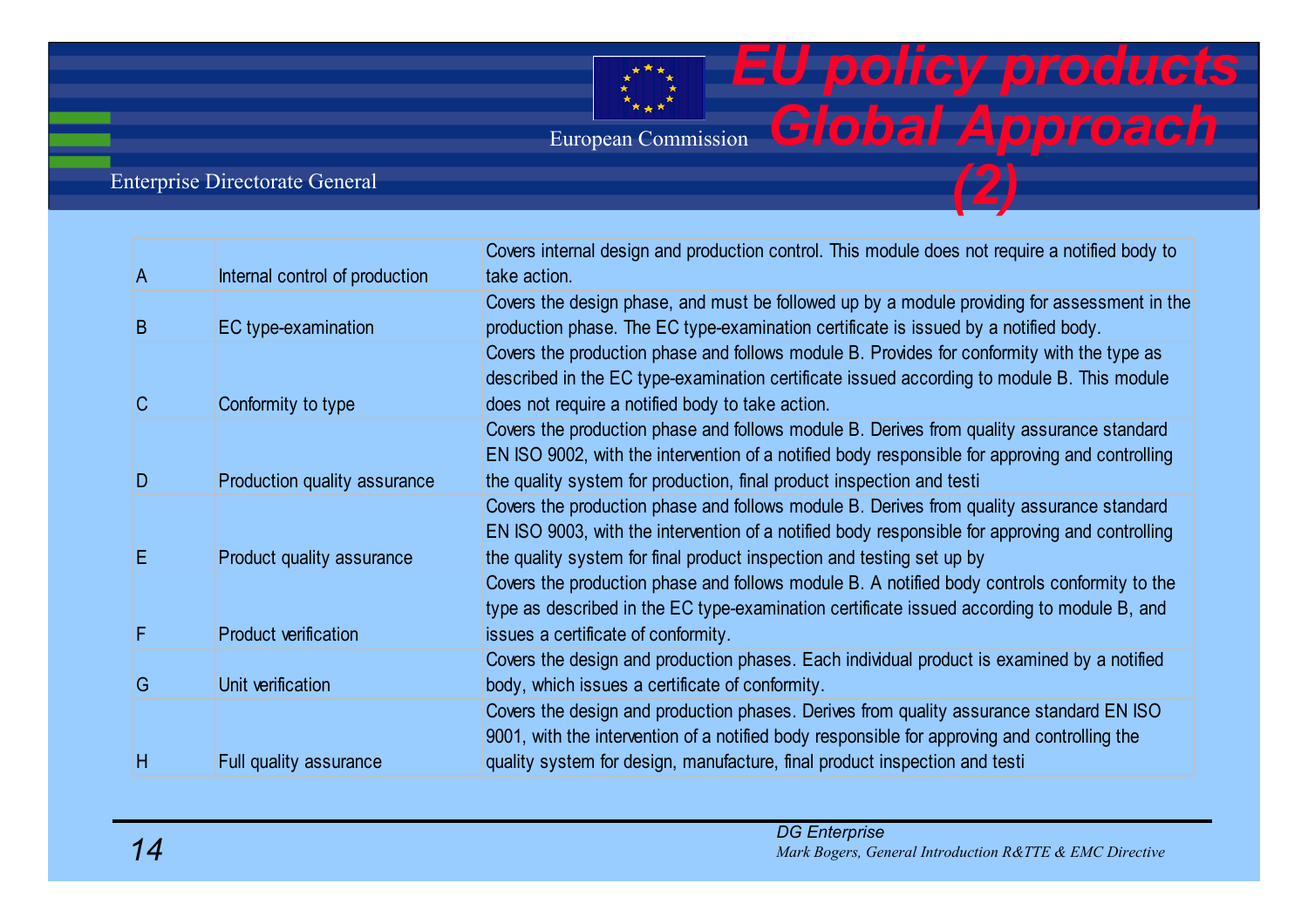*EMC & R&TTE*

European Commission

- Introduction
- The EU policy on industrial products
- The R&TTE and EMC Directives
	- Î*Market in Europe*
	- Î*Philosophy*
	- **→***Details*
	- Î*Implementation*
	- Î*International aspects*
- Conclusion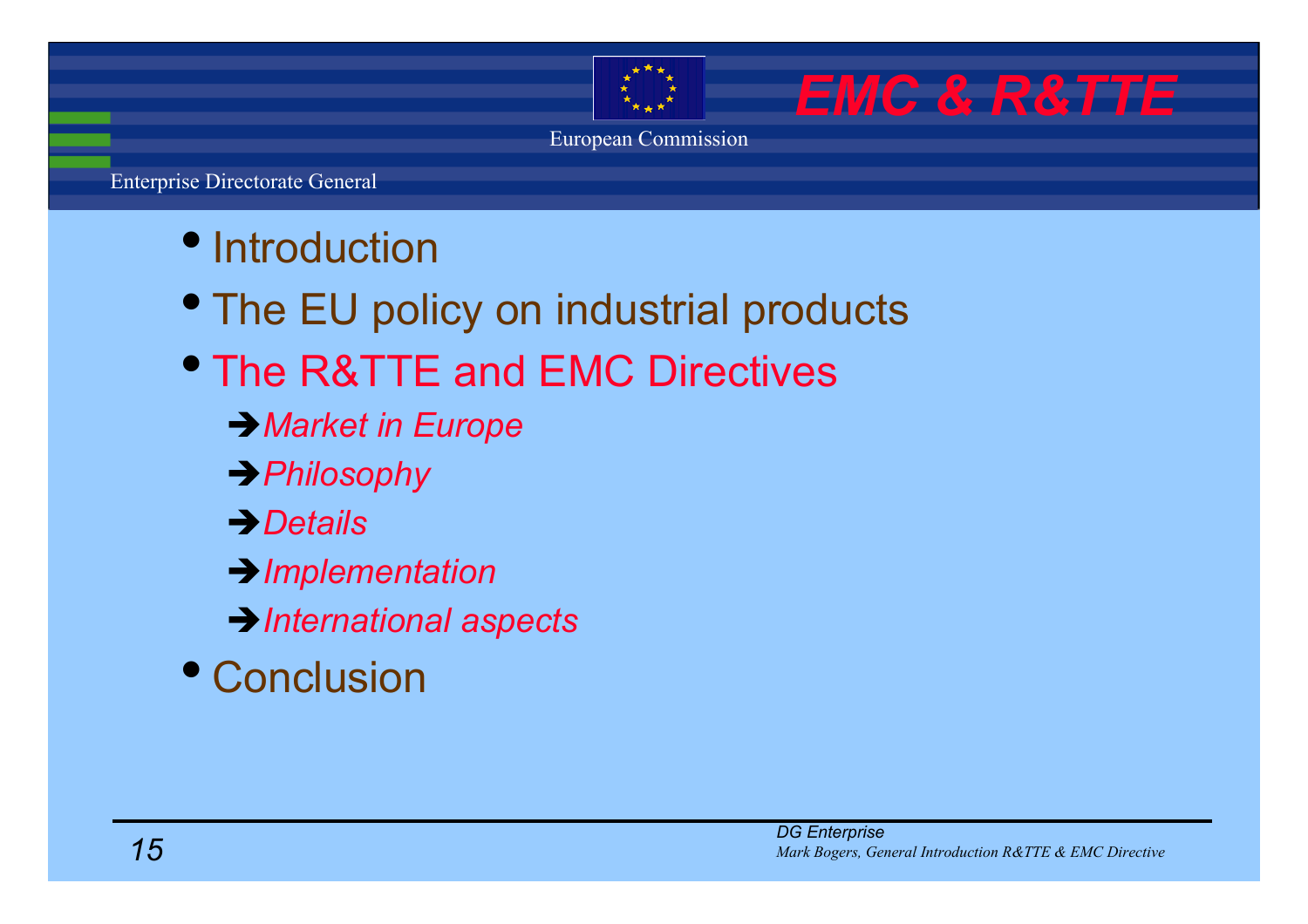

European Commission *EU market*



- Total sectors covered by EMC Directive: 250 b€
- R&TTE equipment: 90 b€ /year in the EU in 2003 Î*Machinery market: >250 b € /year*
	- Î*Telecommunication Services: 200 b € /year in 1999*
- Diverse industry
	- → The Big Boys (Nokia, Ericsson, Motorola, Siemens, Philips, Alcatel, *Nortel)*
	- Î*Many SMEs in e.g. Short Range Radio markets*
- Before R&TTE Directive: highly fragmented → 1000 national regulations, around 30 harmonised EU regulations Î*fragmentation of radio frequency spectrum*
- After R&TTE Directive: less fragmented Î*fragmentation of radio frequency spectrum*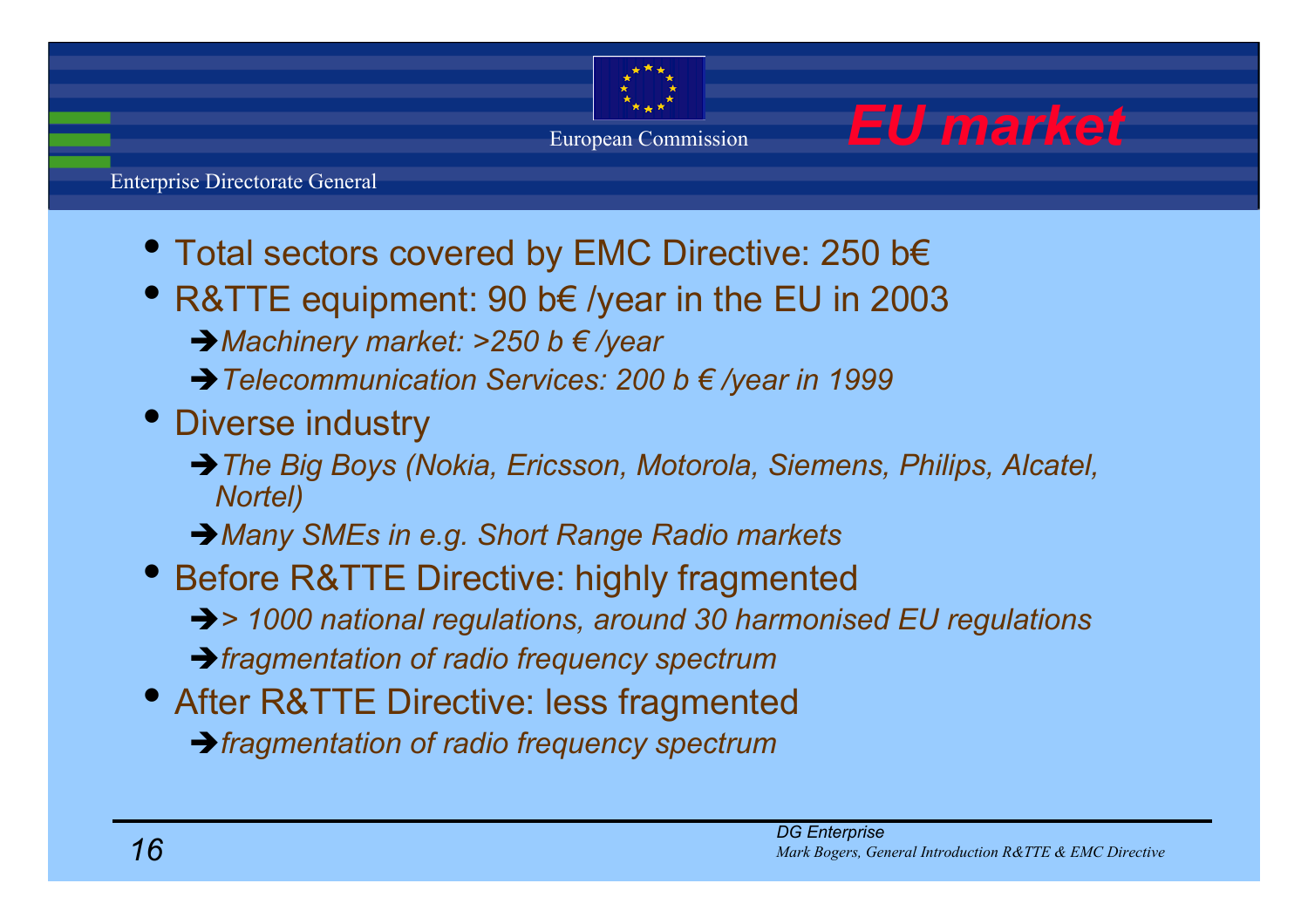

- Scope R&TTE: terminal equipment + all radio equipment (harmonised and non-harmonised frequency bands) with some minor exceptions
- Scope EMC: electrical equipment causing EMC disturbance
- No further national approval regulations  $\rightarrow$  but remember: the R&TTE Directive does NOT harmonise spectrum use!
- Community principles applied: free movement unless a MS has good reasons to bar products (notably radio)
- New approach Directives:

Î*requirements are legal, not technical*

→ *technical translation of requirements delegated to the market through ETSI* 

**→** voluntary standards giving presumption of conformity

• Safeguards for protecting the radio frequency spectrum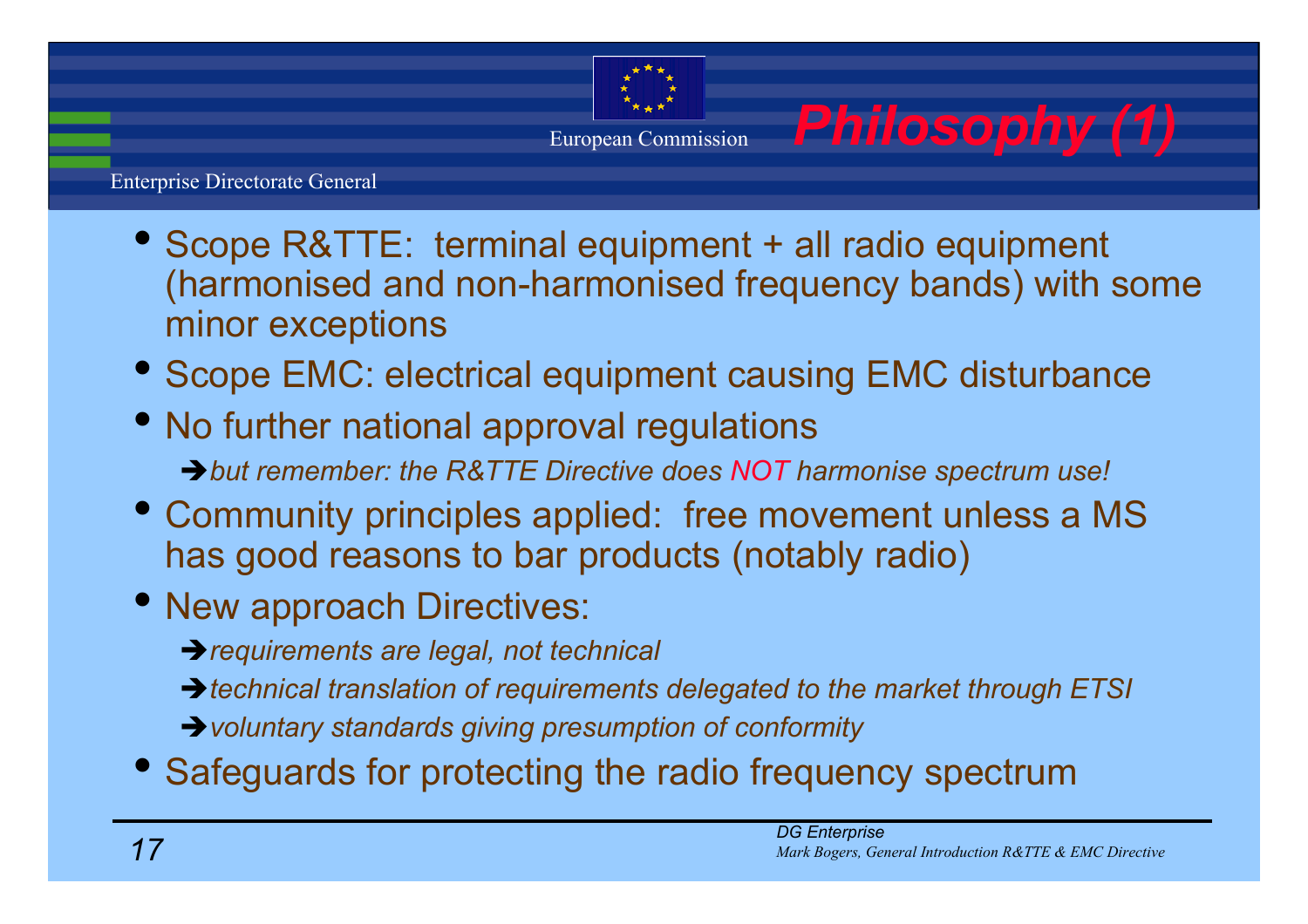

- $\bullet$  No ex ante market access controls on R&TTE and Electrical products
	- **→ ex post market surveillance to deal with incompliant products**
	- Î*market self regulation*
	- *iliberalisation of testing market: no accreditation of test houses required!*
- Redefinition of role of equipment regulation in addressing the public interest
	- **→ Less protection for networks**
	- → Leave technical details to the market players and voluntary *standardisation*
	- **→ Obligation on operators to publish their interfaces**
	- Î*Liability for products and consumer protection laws deterrent* **→ Relies on market surveillance**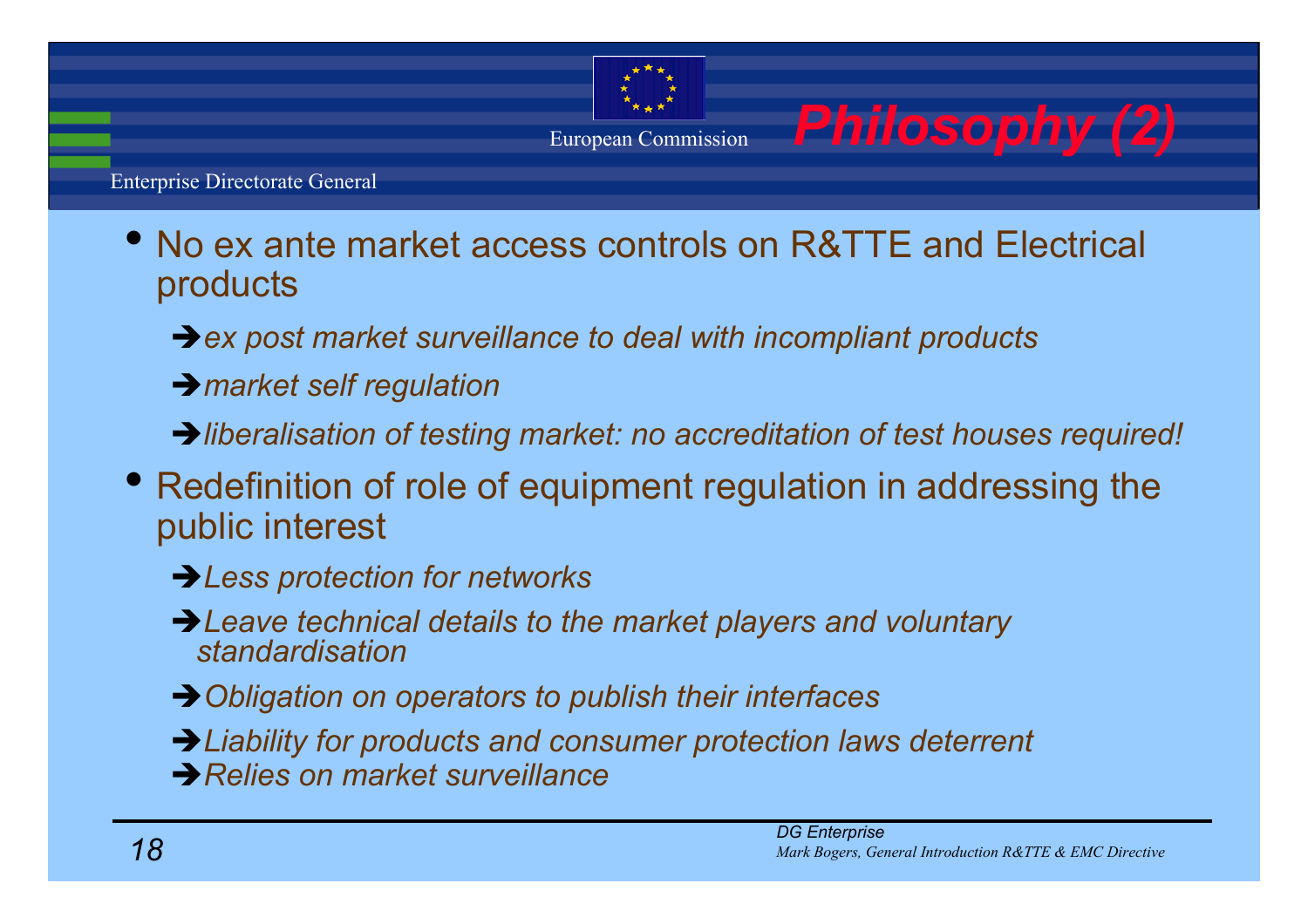

- Which legislation applies to a product?
- Which requirements does a product need to meet?
- What standards are available?
- What conformity assessment procedure to follow
- What are the other administrative provisions to comply with?
	- **→ Notification obligations →** *User information* **→ Marking**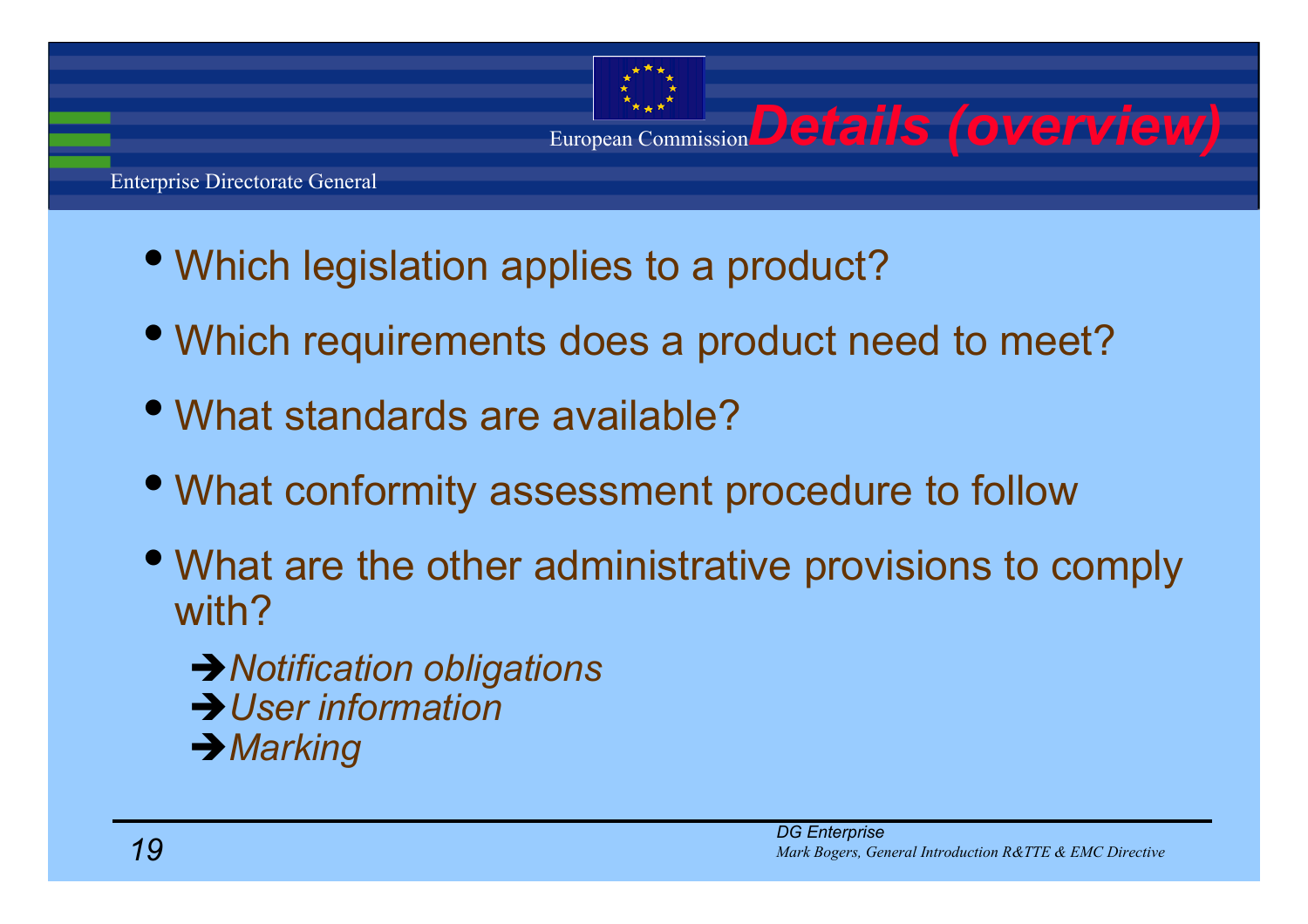

*legislation)*

European Commission

nterprise Directorate General

# What has changed with the R&TTE Directive?

• Before: mixed structure of EU and national rules

**Electrical safety requirements (73/23/EEC) Electromagnetic compatibility (89/336/EEC)**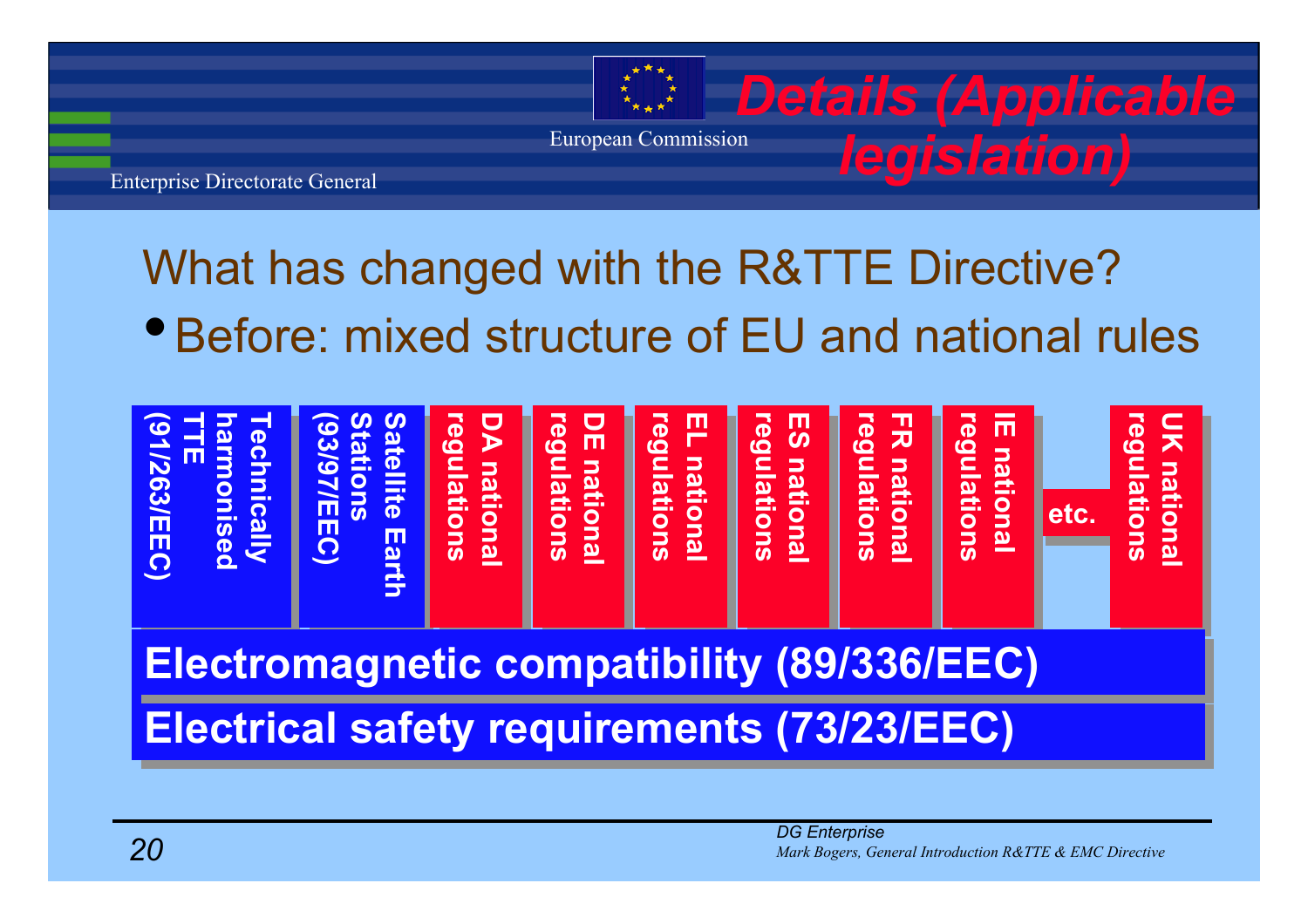

# •After: single market with national spectrums **R&TTE Directive (1999/5/EC) R&TTE Directive (1999/5/EC)**



**(LVD+EMC Directive conformity assessment procedures can continue to be used) (LVD+EMC Directive conformity assessment procedures can continue to be used)**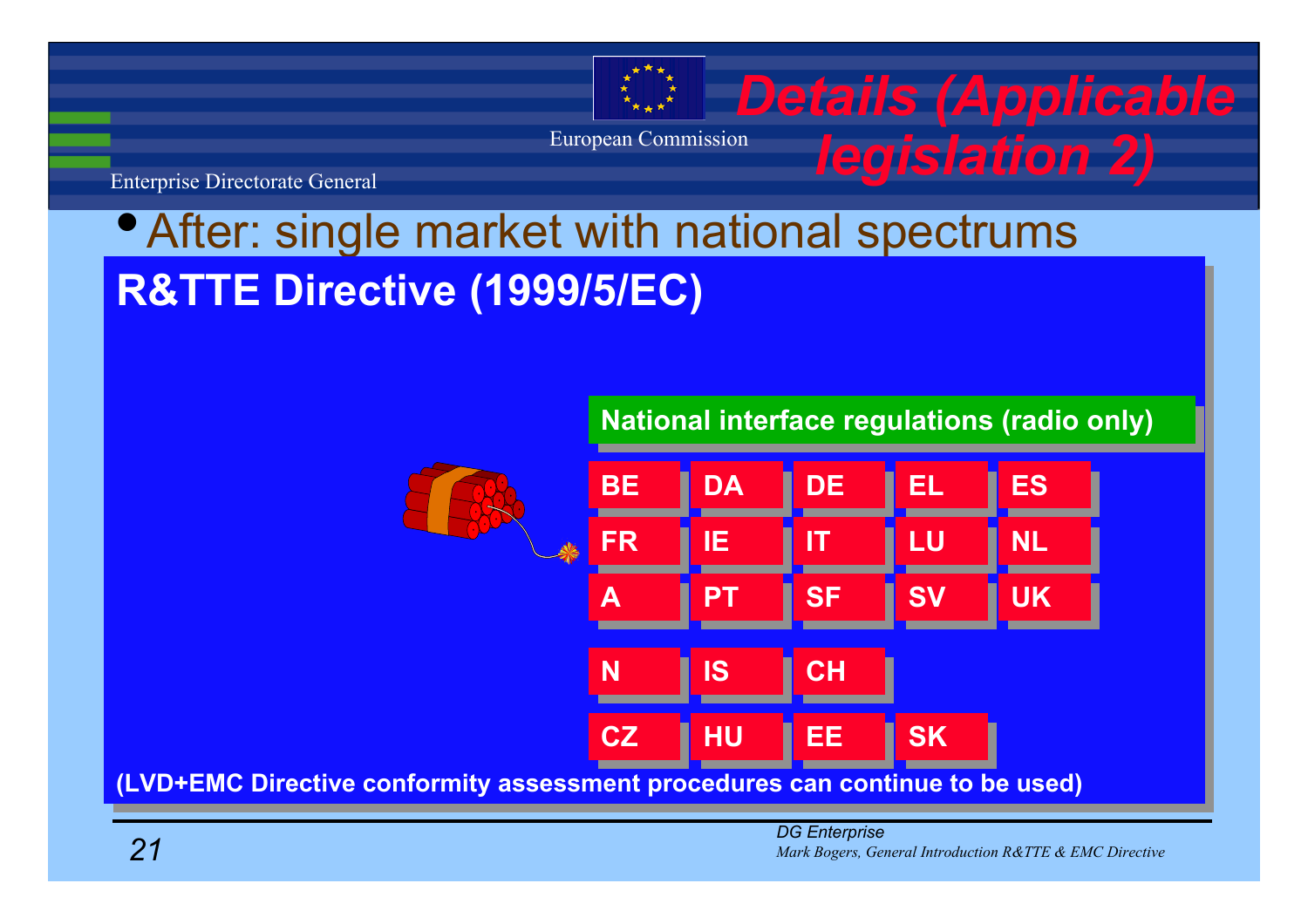

## • Protection requirements of the EMC Directive:

- $\rightarrow$ *Limited your emissions*
- $\rightarrow$ *Be immune to those emissions*
- How to meet those requirements?
	- $\rightarrow$ *Comply with harmonised standards*
	- $\rightarrow$ *Obtain a competent body report*

*Details*

*(Requirements 1)*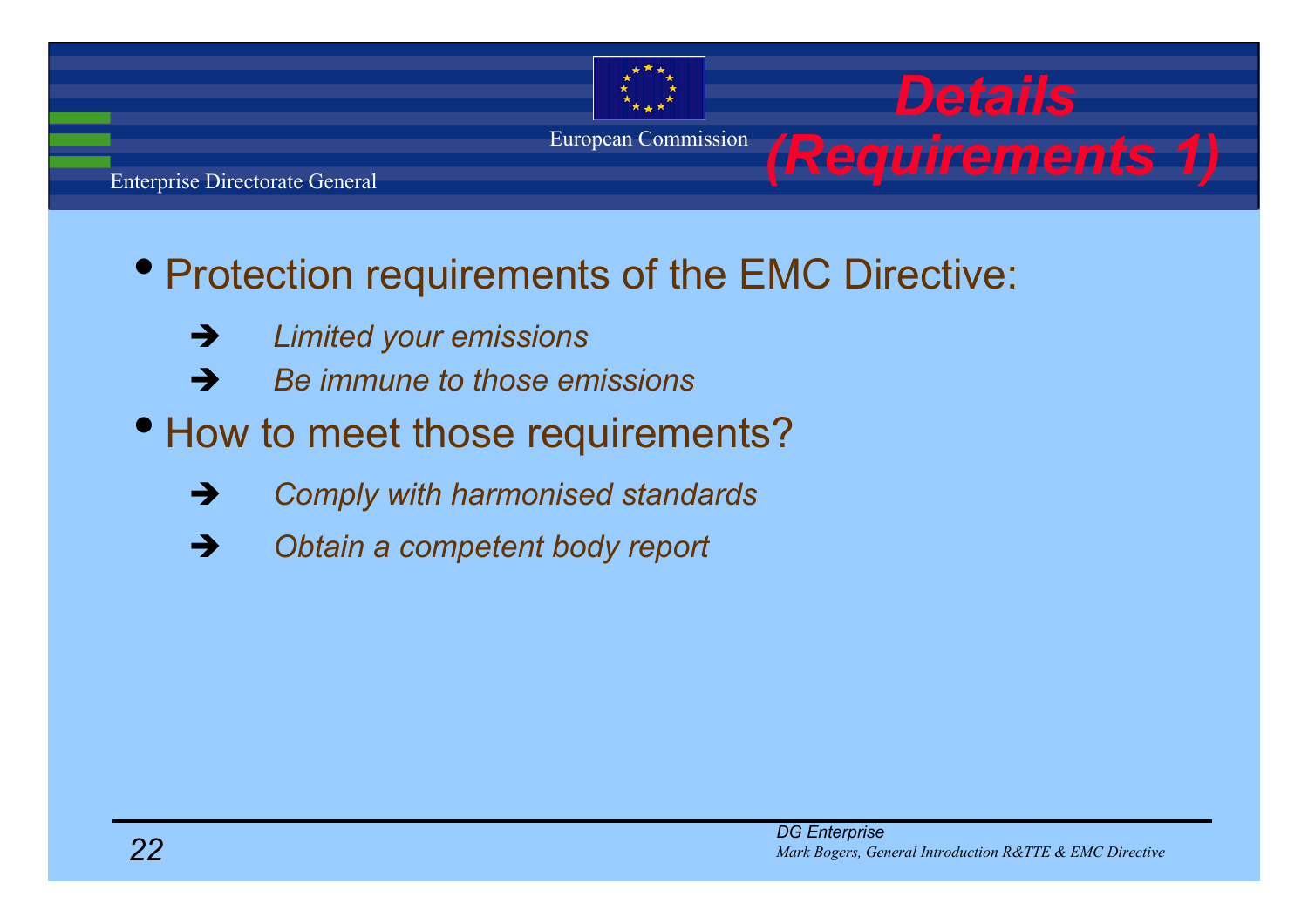

nterprise Directorate General

- Essential requirements of the R&TTE Directive:
	- $\rightarrow$  *Electrical Safety and health (as in Low Voltage Directive, 73/23/EEC),*
	- $\rightarrow$ *ElectroMagnetic Compatibility (as in EMC Directive, 89/336/EEC)*
	- $\rightarrow$ *Spectrum use (effective use so as to avoid harmful interference)*
	- → possibility to define some addition<sup>al</sup> pethylisinterpents:  $\rightarrow$ 
		- 9 **End-to-end interworking**
		- $\checkmark$  **No network harm** $\checkmark$ 
			- **privacy protection**
		- $\checkmark$  **avoidance fraud**  $\checkmark$ 
			- **access emergency services**
		- $\checkmark$ **Features for the disabled**

**inland waterways inland waterways avalanche beaconsavalanche beacons**

**maritime equipment maritime equipment**

 $\rightarrow$  *Needs to operate properly in nationally defined radio spectrum (access via R&TTE website)*

*Details*

*(Requirements 2)*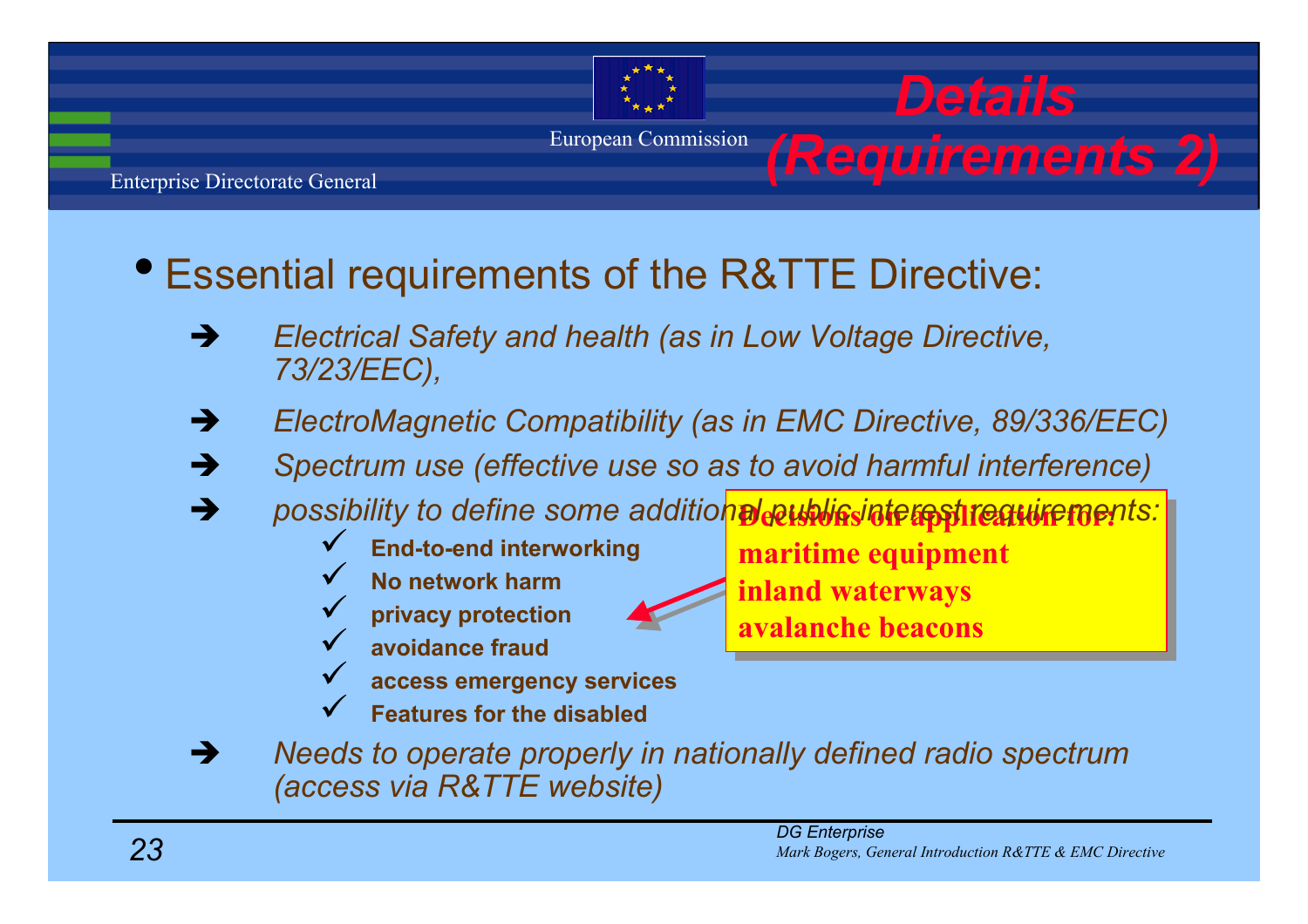### nterprise Directorate General

### •How to meet radio requirements?

- → Member States have to publish the rules for accessing the spectrum (Art.4.1). High level *description of* intended *transmissions:*
	- 9 **frequency band, transmission power, channel spacing etc.**
	- 9**EFIS considered a tool to improve transparency**
	- 9**TCAM-RIG defines borderline between R&TTE and national regulations**
	- 9**Regulations should be compatible with the Treaty and are scrutinised in 98/34 procedure**
- → R&TTE Essential requirements to ensure that other users of the spectrum are not disturbed *(*non-intended *transmissions):* 
	- 9**spurious emissions, out of band transmission etc.**
- → Where Harmonised Standard is available it provides the easiest route to market
- → Usability in a Member State can only be declared if equipment abides by the national *frequency plan*

*Details*

*(Requirements 3)*

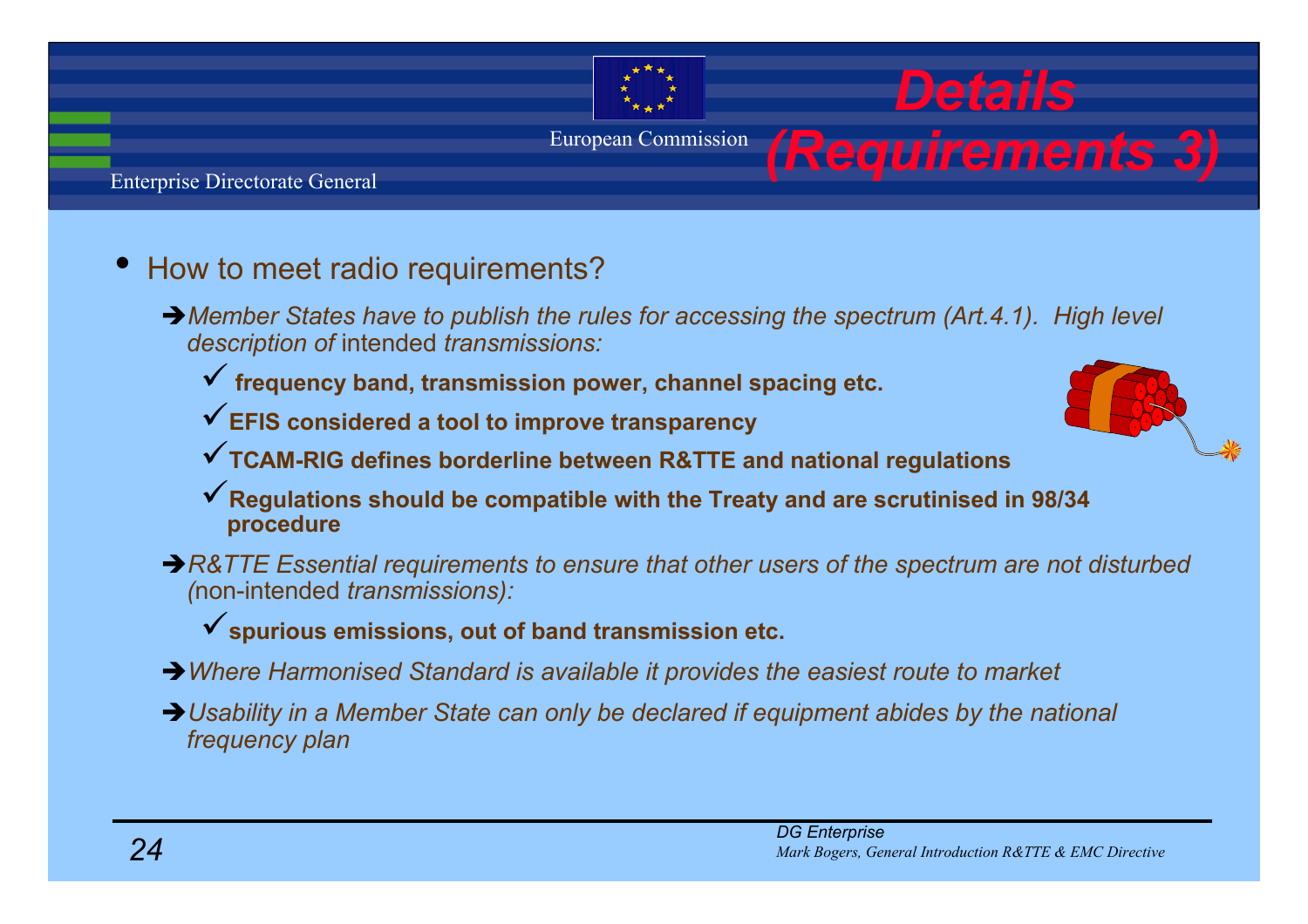

nterprise Directorate General

- • How to meet the requirements for wired telecommunication equipment?
	- → Level of regulation will be reduced but this doesn't guarantee *interworking:*
		- 9**no physical harm to the network or disturbances** 9**no further telecommunication specific requirements**
	- **→ Similar depth of regulation as e.g. US FCC Part 68**
	- → To ensure interworking, operators have to publish the characteristics of *their interfaces (Article 4.2), in their own interest to be complete, so that products don't cause problems*

*Details*

*(Requirements 4)*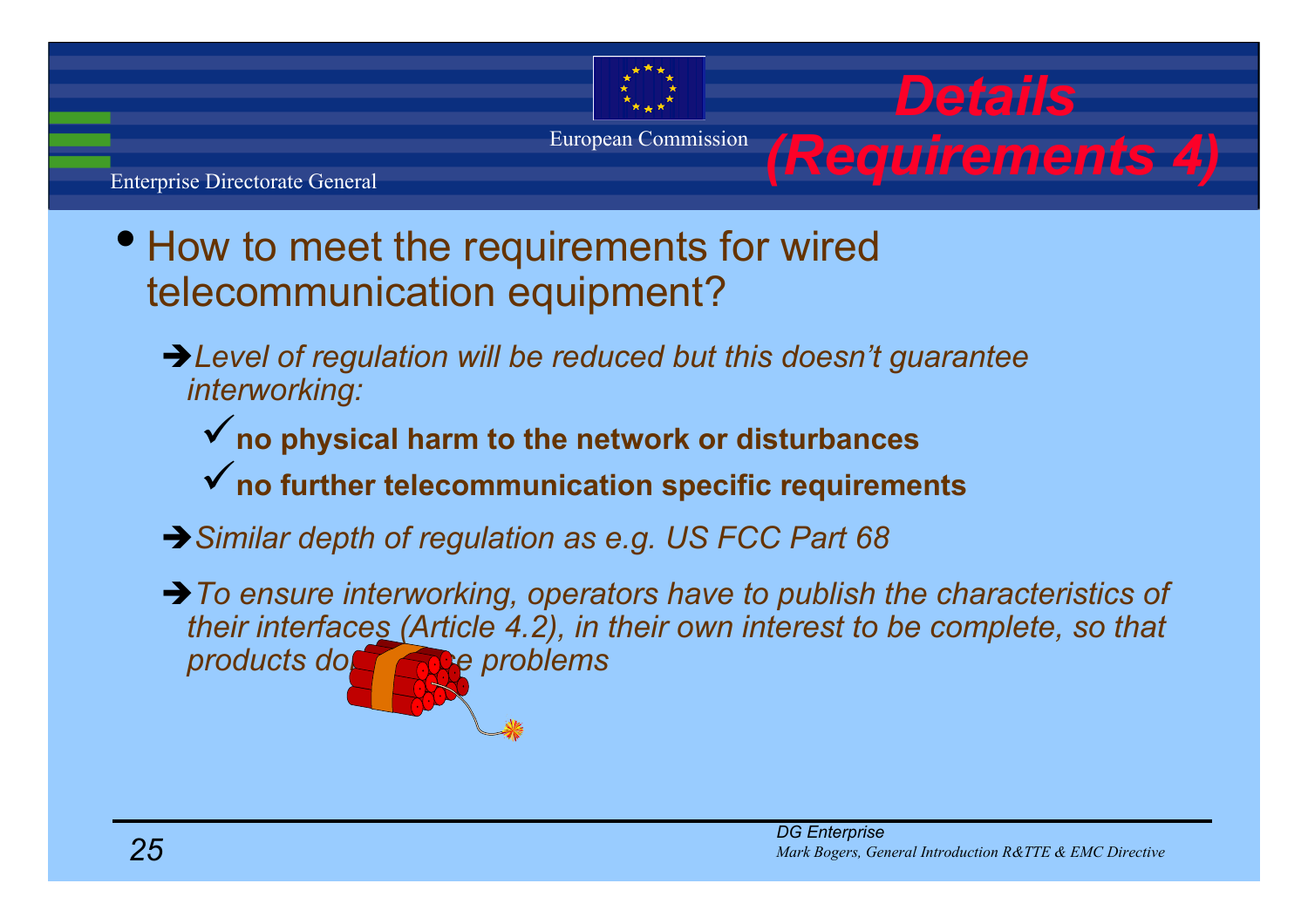

- $\bullet$ Technical interpretation of the essential requirements delegated to standardisation
- The European Commission, after consultation of the Member States, formally asks the development of standards interpreting the essential requirements of the Directive
- $\bullet$  3 recognised European Standardisation Organisations:
	- **→ CEN** (not active in R&TTE area, a few EMC standards)
	- → CENELEC (Safety standards, including RF hazards, EMC *standards)*
	- Î*ETSI (Radio standards, EMC standards for R&TTE)*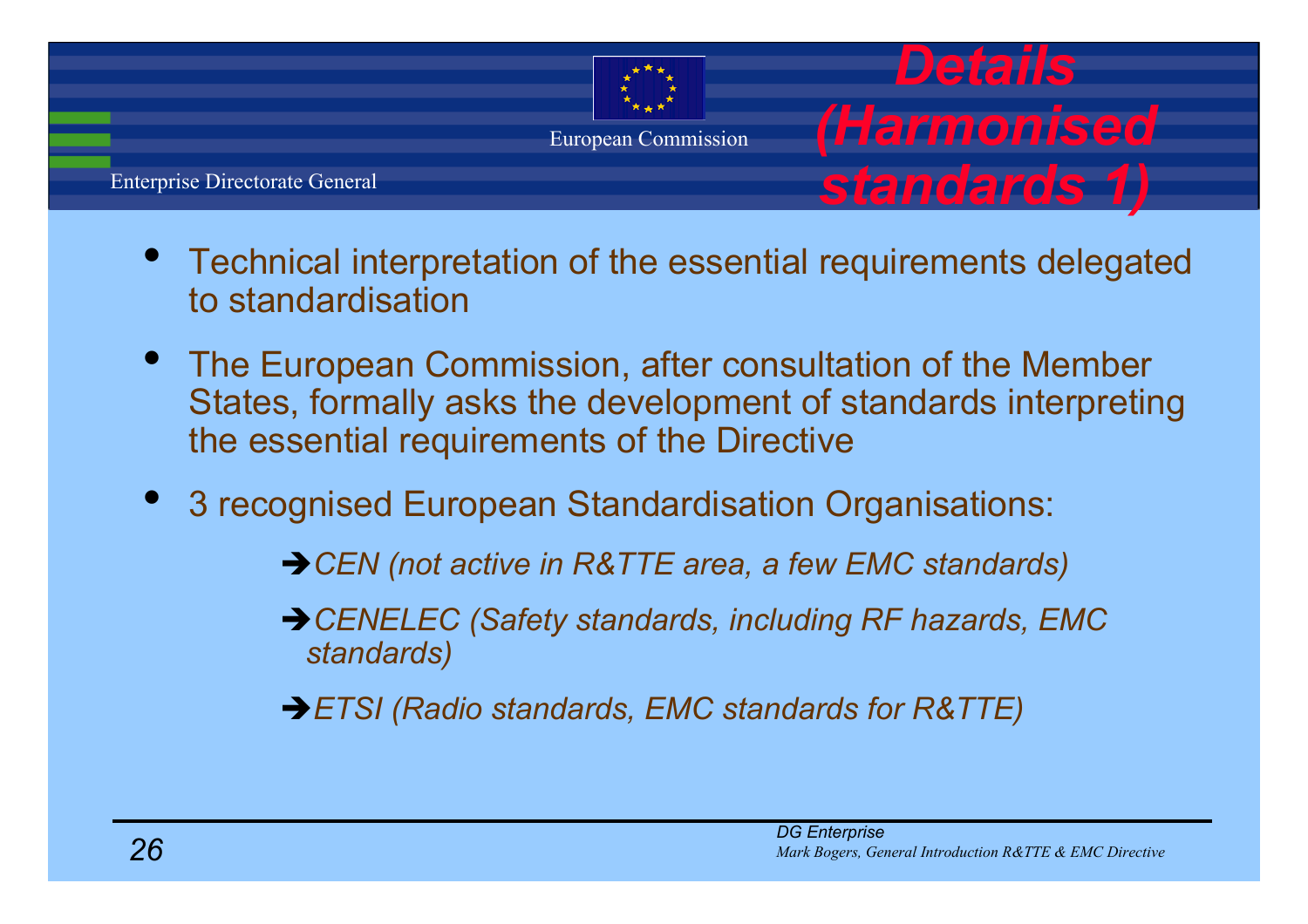

nterprise Directorate General

•

- Harmonised standards are (to the extent possible) technology neutral
- •Delegation to private bodies of such standards requires full transpare procedures:
	- → *A* Decision on a work item is taken (in ETSI 4 Members is sufficient)
	- **→ Technical Committee drafts standard**
	- **→ Draft standard goes for public enquiry**
	- **→ Standard is formally voted upon (weighted national vote)**
- •The Directive provides for safeguards against faulty standards
- •List of Harmonised Standards always available on Commission Webst

*Details* 

*(Harmonised* 

*standards 2)*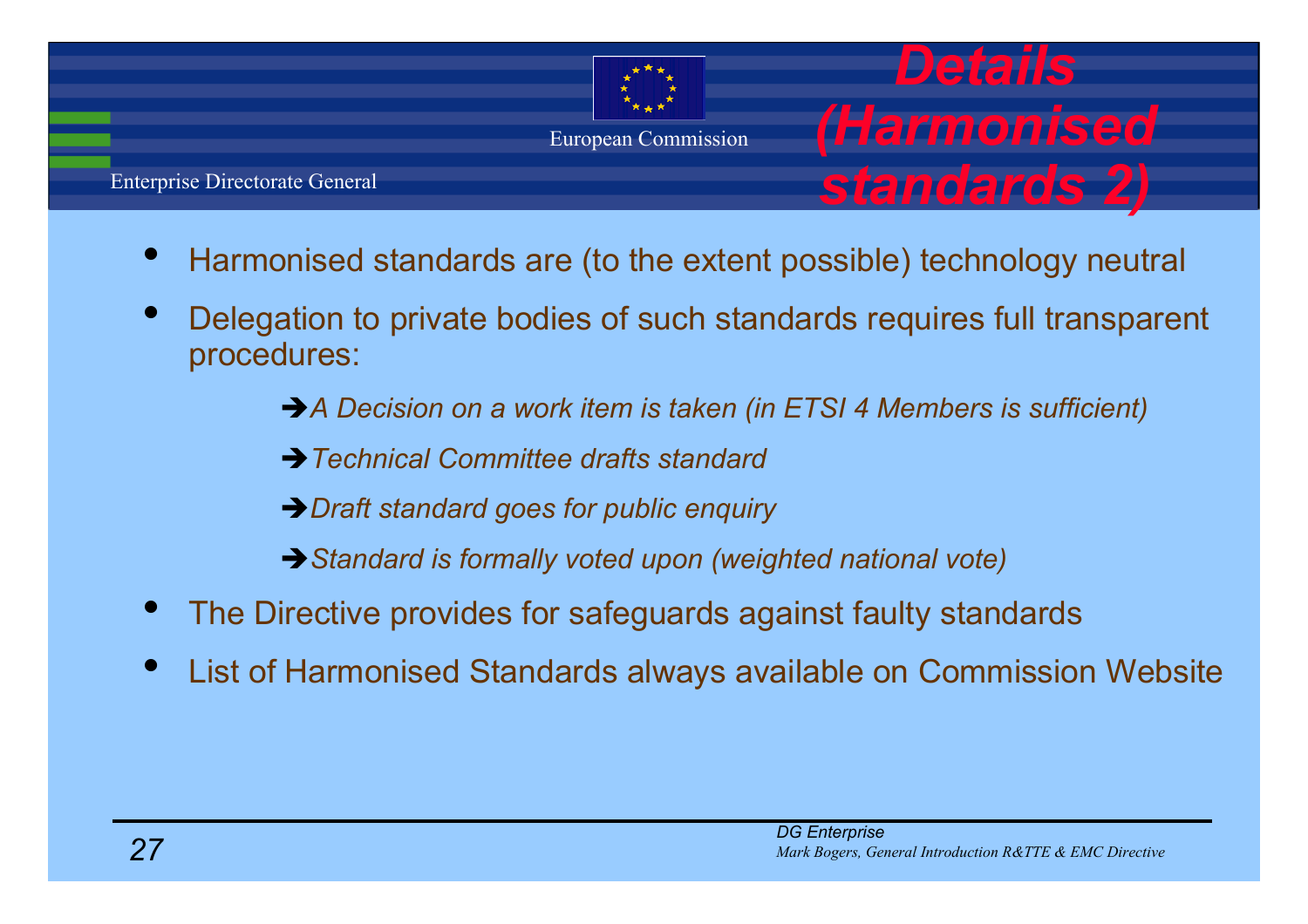# **Details (Conformity** *assessment 1)*

European Commission

nterprise Directorate General

## • Main principle:

- **→ Manufacturer takes full responsibility and should test to reinsure himself**
- → Technical file to be kept at the disposal of surveillance authorities for 10 years *after last product has been marketed!*
- Exception (R&TTE): for radio transmitters, there are obligation to contact a notified body:
	- → When harmonised standards don't prescribe essential radio tests a NB *prescribes (Annex III)*
	- → Where a product doesn't follow harmonised standards: NB to give an *opinion on these aspects in the technical file (Annex IV)*
- Exception (EMC): obligation to contact a competent body (Th will disappear with the updated Directive)

Î*When product doesn't comply with a harmonised standard*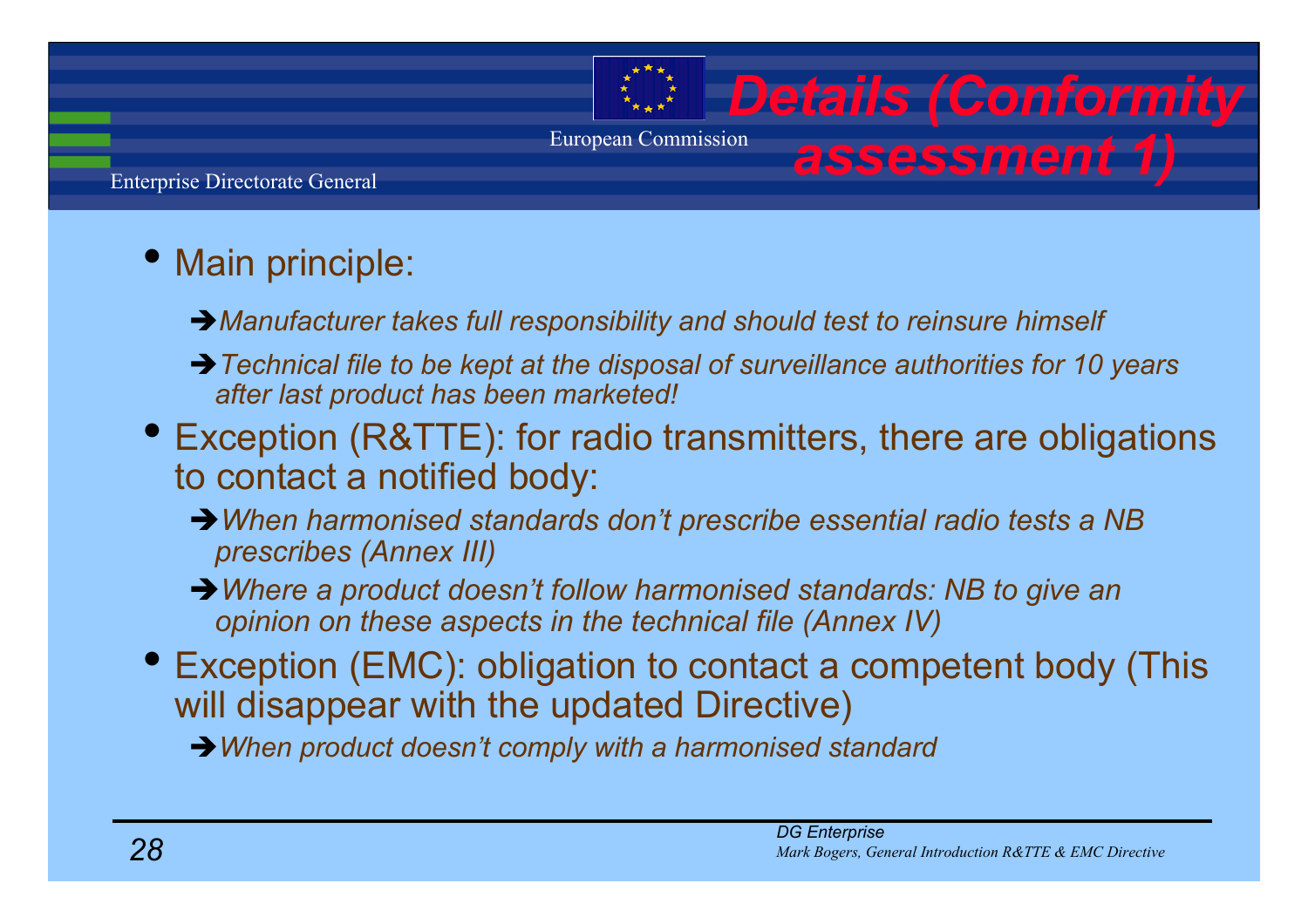

- Alternative to obligations to consult a Notified Body: Full Quality Assurance (Annex V)
- Possibility to use LVD and EMC procedures
- Manufacturers may VOLUNTARILY seek the opinion of a Notified Body on any aspect of their technical file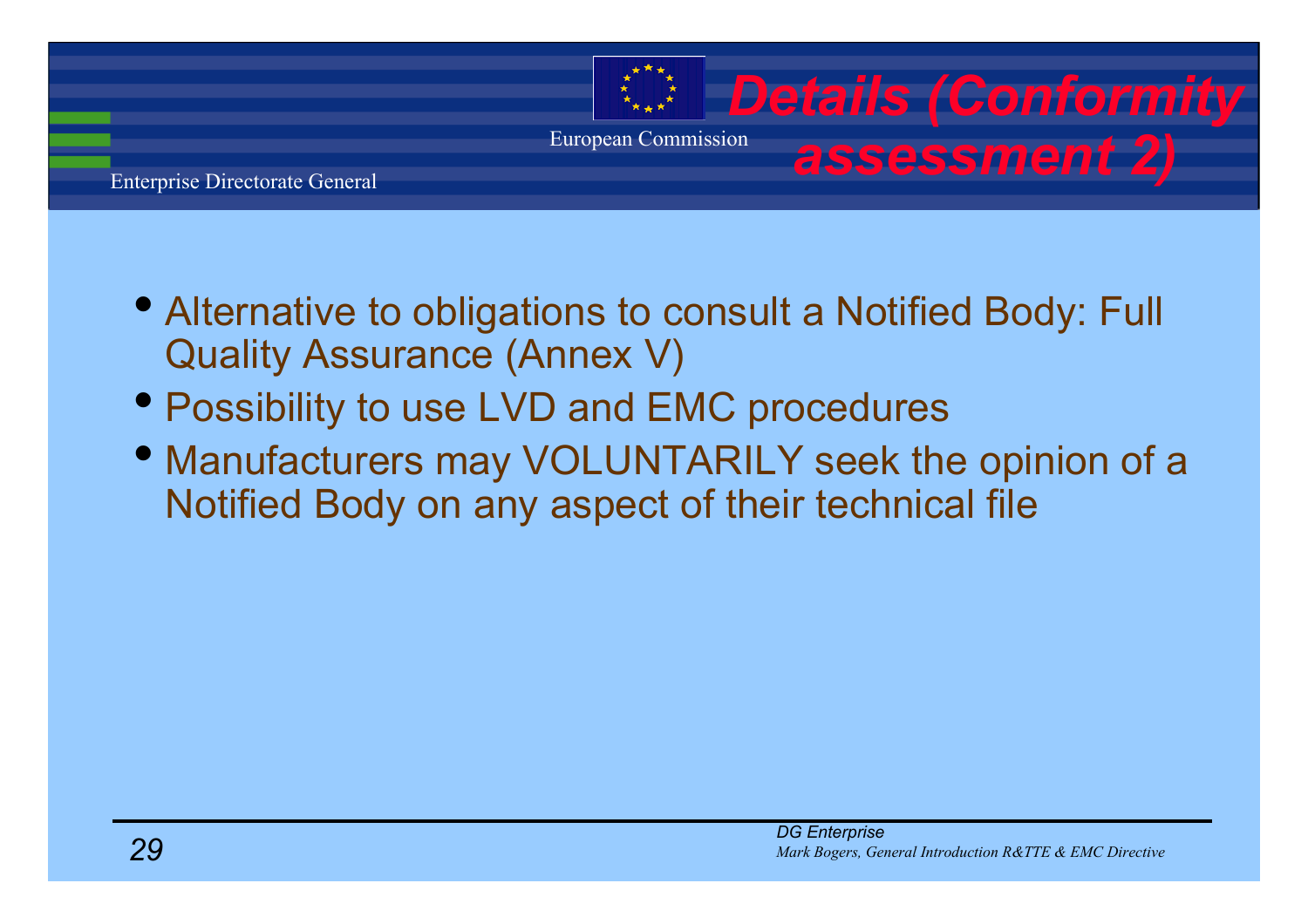# European Commission *(Administrative '*

nterprise Directorate General

### •Only for R&TTE:

- • No administrative approval by the authorities is necessary anymore but certain radio products need to be notified to national spectrum authorities before being marketed (article 6.4) at least 4 weeks before marketing
- • Difference of opinion between MS on which products need to be notified
- • MS may go and test product in 4 week period as part of market surveillance

*Details*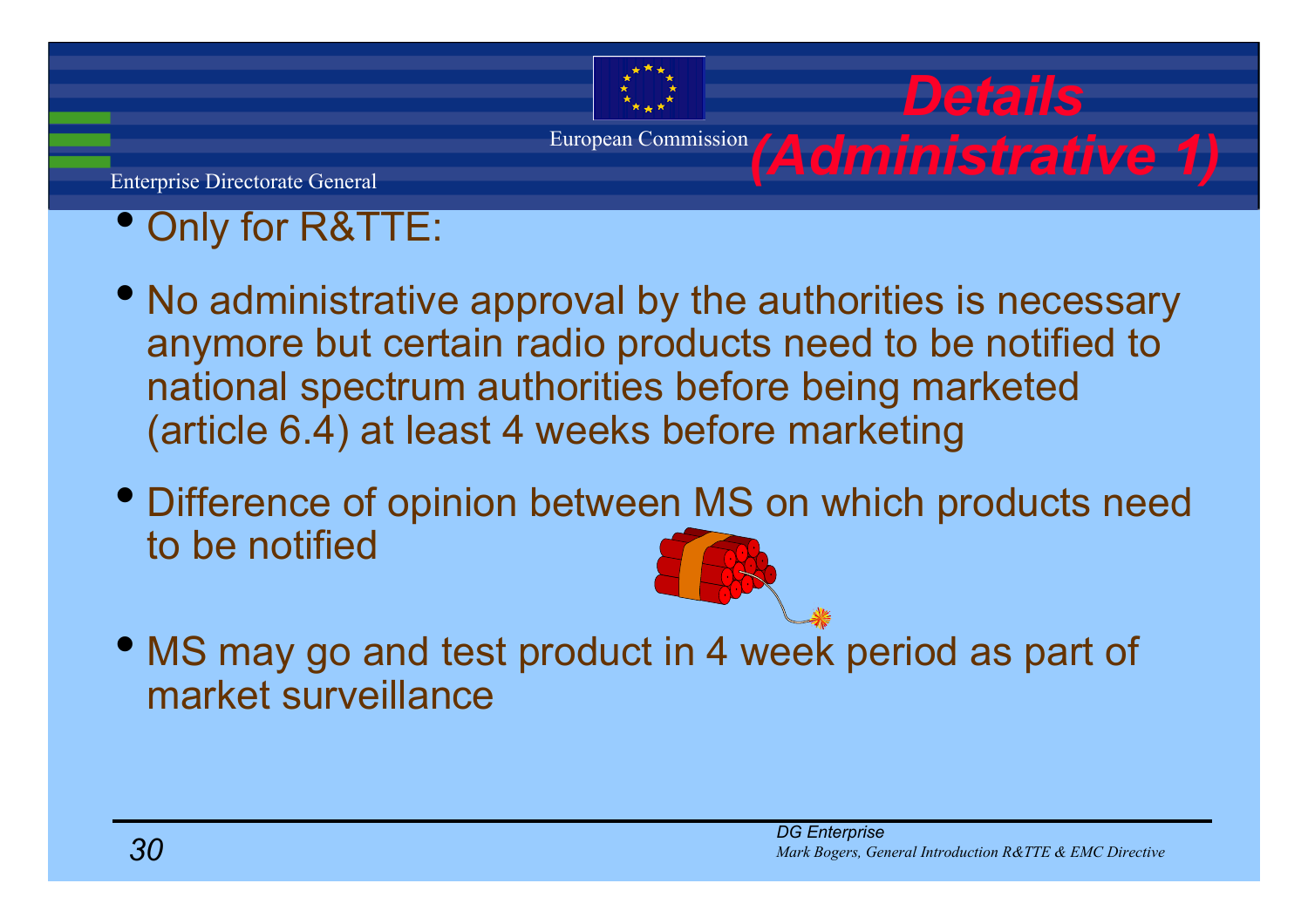

- • How should a product be marked?
	- → Article 4.1: Equivalence between interfaces and definition of equipment classes. *Current application: 2 main classes subdivided in subclasses.*
		- 9**Class 1: equipment, which can freely move and be switched on in the Community (wired equipment, GSM, Receive-only equipment, etc.)**
		- ◆ Class 2: equipment, for which this is not the case (transmitters, which are to **be licensed)**
	- Î*Marking: simple marking scheme agreed between Member States:*
		- 9**CE mark only for class 1 equipment (+ NB Numbers)**



9**CE mark + for class 2 equipment (+ NB Numbers)**

- → Most radio products are still class 2 (unfortunately)!
- Î*Improvement of situation through spectrum Decision*

Î*For EMC: CE mark only*

*Details*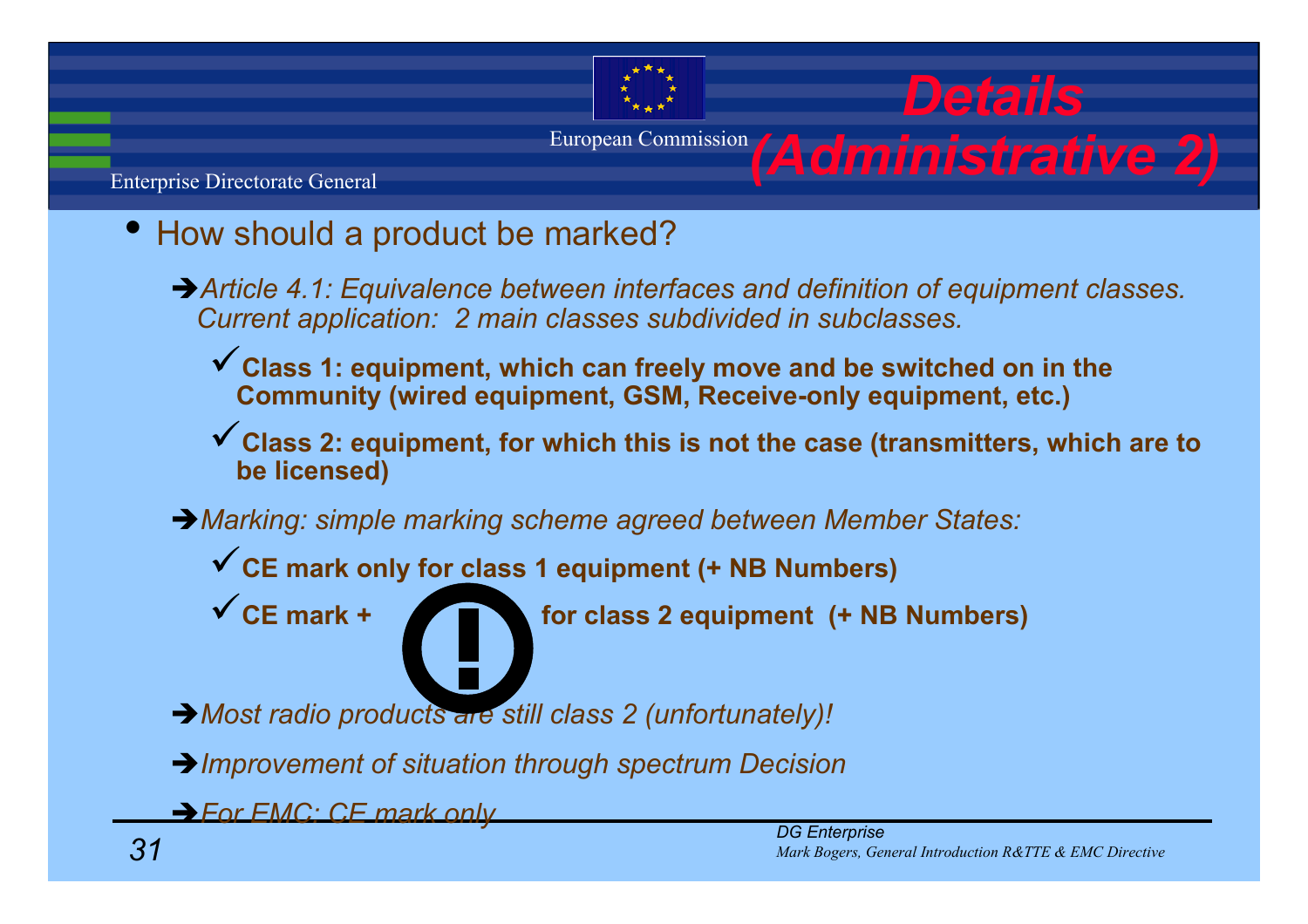# European Commission *(Administrative 3)*

nterprise Directorate General

# •User information (R&TTE only)

- **→ Marking should go on the packaging**
- Î*Marking should go in the user manual*

Î*Copy of the Declaration of Conformity to go in the manual*

- ◆ Too strict interpretation of article 6.3 would have led to unworkable **situation: original DoC in 11 languages and signed**
- 9**Compromise: Original DoC on web or otherwise available and generic statement on compliance in the manual**
- **→ Manufacturer obliged to extensively inform the user of:** 
	- 9**the intended use of equipment (notably to which network types it can be connected)**

9**the geographic limitations (in which spectrum can it function)**

*Details*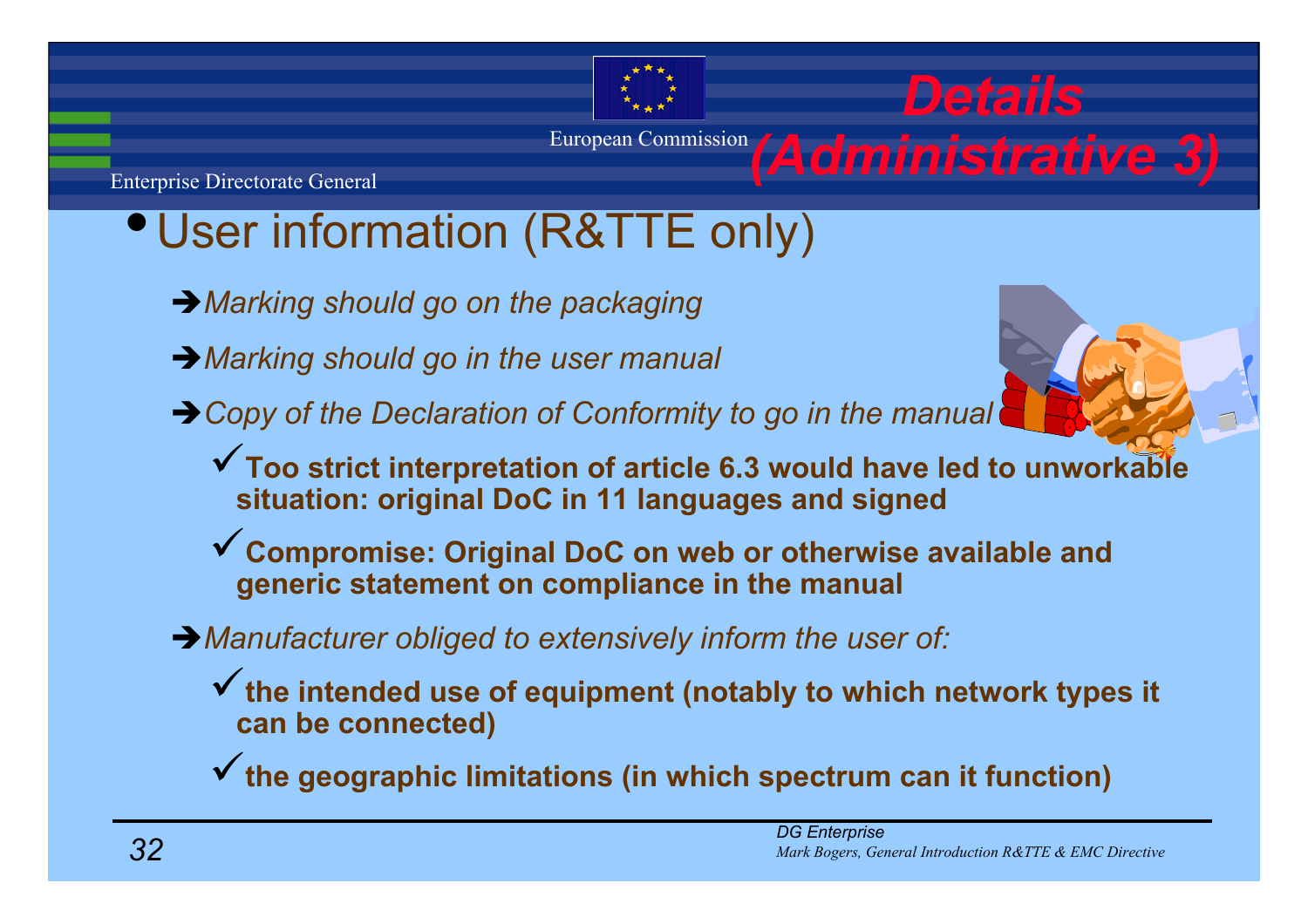

*EMC & R&TTE*

European Commission

- Introduction
- The EU policy on industrial products
- The EMC and R&TTE Directives
- Conclusion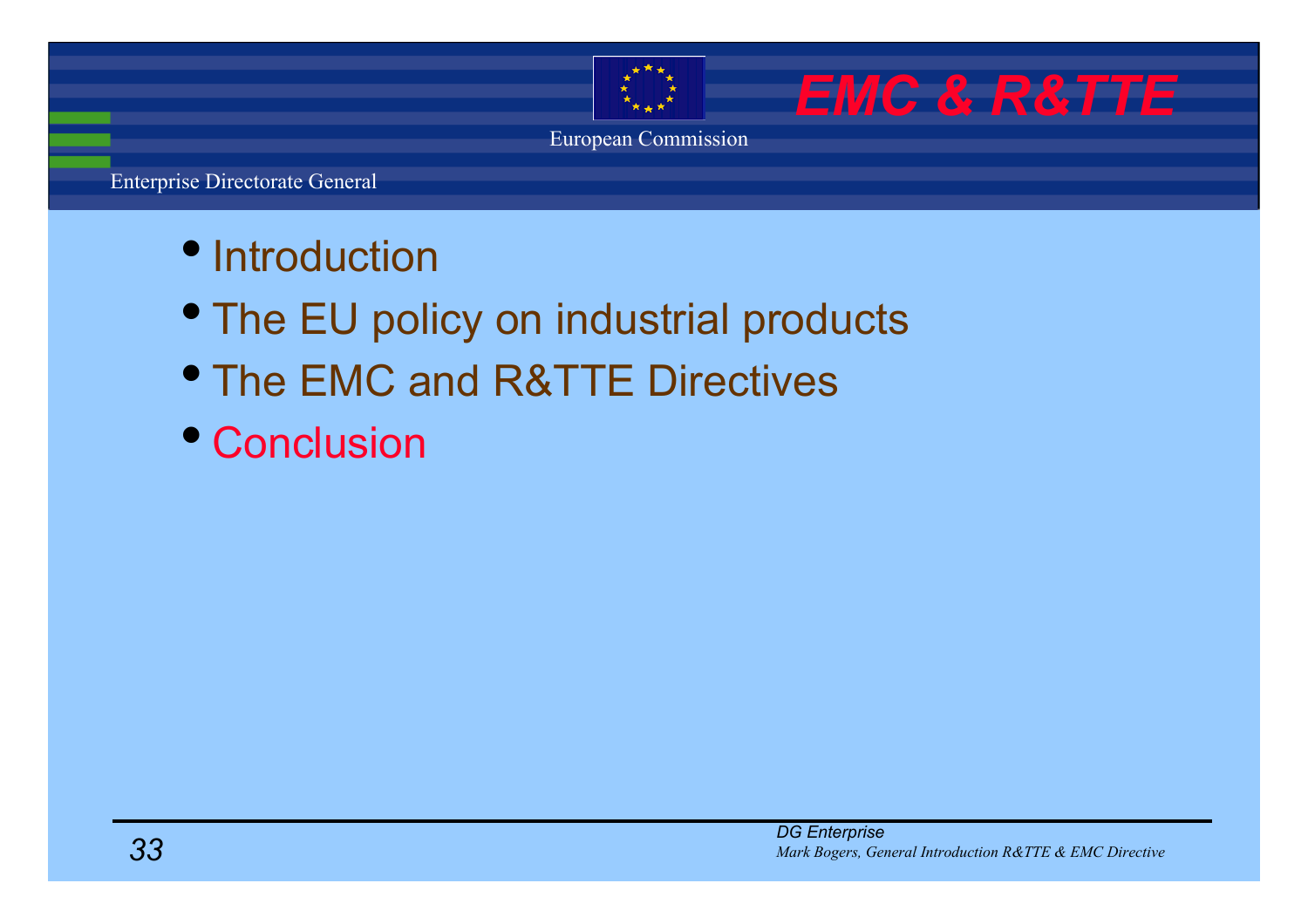

European Commission *Conclusions*

- Europe has a lighter market access regime than its main trading partners and hence CABs are not involved in main stream standard products;
- A main problem in Europe remains the lack of spectrum harmonisation. Manufacturers should carefully inform themselves about that;
- Less ex ante more ex post: We are setting up an efficient surveillance infrastructure;
- Public authorities will leave more to the market: markets should not fail to take their responsibility
- We need to address the global picture however as well, notably in the interest of smaller companies